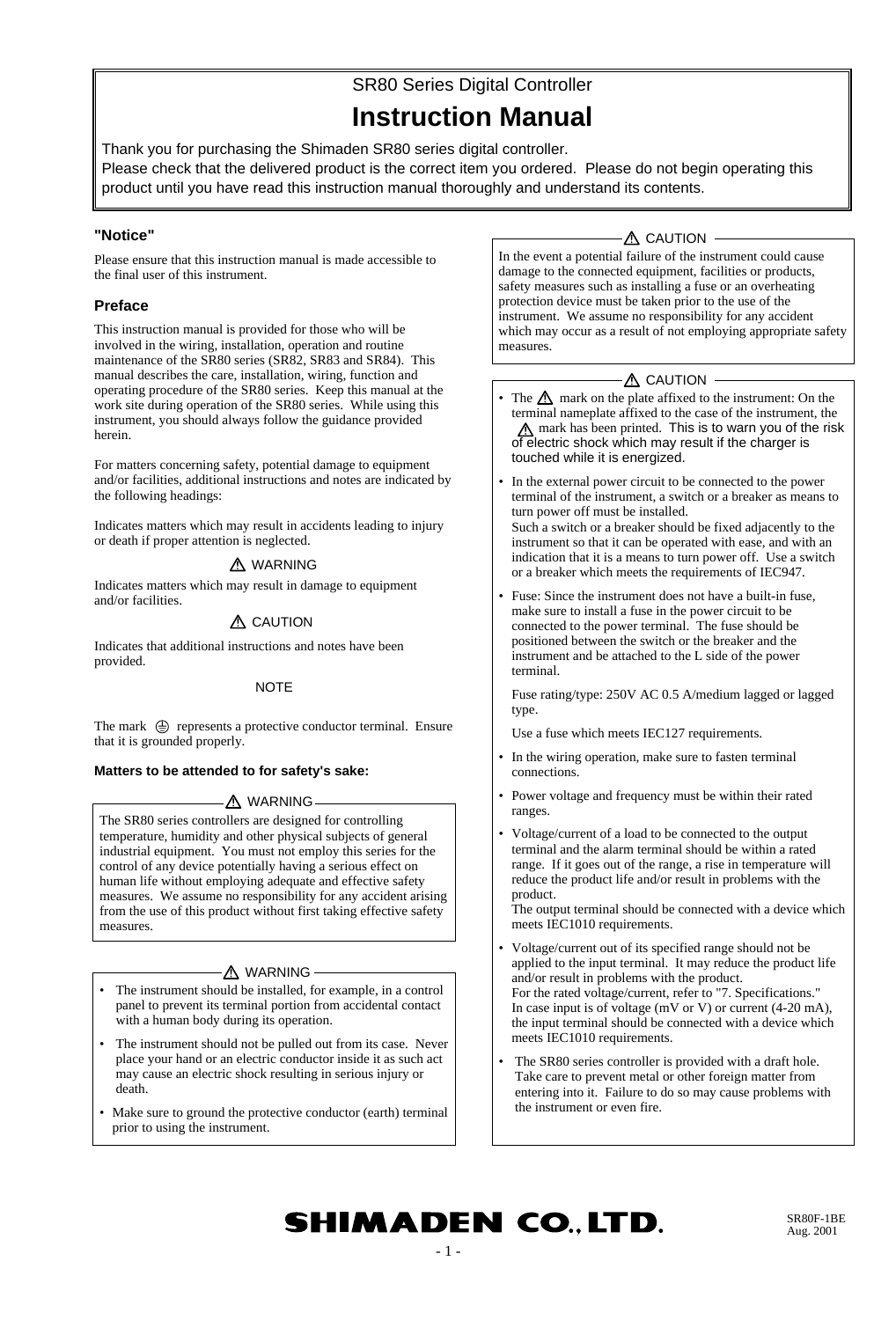- Do not block the draft hole and maintain it free from dust and dirt. A rise in temperature or insulation failure may result in a shortening of the product life and/or problems with the instrument. For spaces required to be kept in its installation, see "2-3. Drawings showing external dimensions and panel cutout."
- It should be noted that repeated tolerance tests against voltage, noise, surge, etc. may lead to deterioration of the instrument.
- Users are prohibited from modifying the instrument and using it in an anomalous way.
- When employing the instrument, you are requested to observe matters to be attended to as described in the instruction manual concerning safe and correct operation of the instrument in order to use it safely while maintaining its reliability.

#### **Contents** page 1. Introduction...........................................................................2 1-1. Check before use ...........................................................2 1-2. Matters requiring attention for use ................................2 2. Installation and wiring ......................................................2~4 2-1. Installation site (environmental conditions)..................2 2-2. Mounting .......................................................................3 2-3. Drawings showing external dimensions and panel cutout.............................................................3 2-4. Wiring............................................................................3 2-5. Terminal arrangement ...................................................4 2-6. Terminal arrangement table...........................................4 3. Front panel ........................................................................4~5 3-1. Drawing and names of parts..........................................4 3-2. Description of front panel parts.....................................5 4. Screens............................................................................5~11 4-1. Power application and initial screen display .................5 4-2. Screen configuration......................................................5 4-3. Key sequence...........................................................6~10 4-4. How to move from screen to screen ............................10 4-5. Data change on each screen.........................................10 4-6. Supplementary explanation about screens...................10 5. Supplementary notes on key operation...............................11 5-1. AT................................................................................11 5-2. Manual adjustment ......................................................11 6. Supplement ...................................................................12~13 6-1. Measuring range list ....................................................12 6-2. Event type list ..............................................................12 6-3. Event standby action....................................................12 6-4. Event delay time ..........................................................12

## 7. Specifications................................................................13~16

6-5. 2-output characteristics................................................13 6-6. Error messages.............................................................13

## **1. Introduction**

#### 1-1. Check before use

This product is fully checked for quality assurance prior to shipment. Nevertheless, you are requested to ensure that there is no error, damage or missing components by confirming the model codes and checking the external view of the product and the number of items attached.

#### Confirmation of model codes:

Check the model codes stuck to the case of the product to confirm that the respective codes represent what was specified when you ordered the product, referring to the following table of codes:

| 0-00-0- <b>00</b> -0 <b>00</b> 0000                         |  |  |
|-------------------------------------------------------------|--|--|
| $(1)$ $(2)$ $(3)$ $(4)$ $(5)$ $(6)$ $(7)$ $(8)$ $(9)$ $(1)$ |  |  |

|                           | Item                                     | Code and description                                                                             |
|---------------------------|------------------------------------------|--------------------------------------------------------------------------------------------------|
| $\textcircled{\small{1}}$ | <b>Series</b>                            | SR82, SR83, SR84                                                                                 |
| ②                         | Input                                    | 1: Thermocouple $2: R.T.D.$ 3: Voltage $(mV)$<br>4: Current $(4-20mA)$ 6: Voltage $(V)$          |
| ③                         | Output 1                                 | Y: Contact I: Current P: SSR drive voltage V: Voltage                                            |
| ④                         | Output 2                                 | Y: Contact I: Current P: SSR drive voltage<br>V: Voltage N: None                                 |
| (5)                       | Power supply                             | 90: 100-240V AC 10: 24V AC 02: 24V DC                                                            |
| $^{\circledR}$            | Event output/<br>heater break<br>alarm   | $0: None$ 1: Event<br>2: Event + heater break alarm (30A)<br>3: Event + heater break alarm (50A) |
| ℗                         | Remote input                             | 00: None 14: 4-20mA DC 15: 1-5V DC<br>16: 0-10V DC                                               |
| $\circledR$               | Analog output                            | 0: None $3:0-10mV$ DC $4:4-20mA$ DC<br>$6: 0-10V$ DC                                             |
| ⊚                         | Communi-<br>cation                       | 0: None 5: RS-485 7: RS-232C<br>8: CC-Link (only for SR83)                                       |
| ⑩                         | External input<br>(DI)<br>set value bias | 0:Without<br>1:With                                                                              |
| ⅏                         | Special item                             | 0: Without 1: With                                                                               |

Check the following items attached: This instruction manual 1 copy<br>Unit decal 1 sheet Unit decal Current transformer (included in heater break alarm option) 1 Clamp filter (included in communication option for SR82/SR83) 1 Communication instruction manual (Communication option) 1 copy

**Note**: Contact our representative or sales office for any problems with the product, shortage of the attached components or any other matters requiring clarification.

1-2. Matters requiring attention for use

(1) Do not use a hard or pointed object in operating the front keys.

They should be operated by touching them lightly with your fingers.

(2) When you clean the instrument, wipe it lightly with a dry piece of cloth. Solvents such as thinner should not be used.

## **2. Installation and wiring**

2-1. Installation site (environmental conditions)

## $-\triangle$  CAUTION -

The instrument should not be installed in those places as listed below. Its use in any of such places may cause trouble or damage or an outbreak of fire: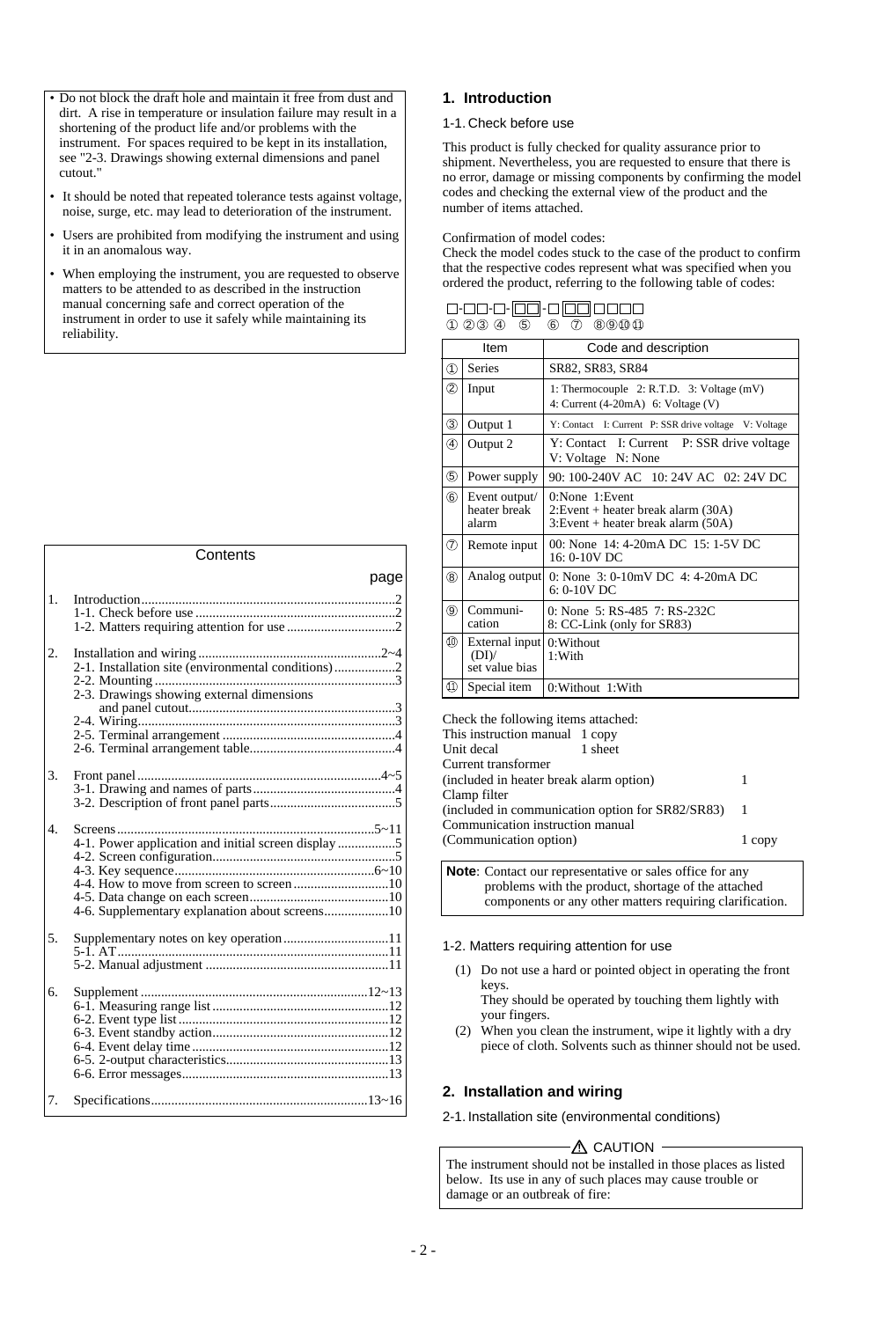- (1) Where flammable gas, corrosive gas, soot, and dust or other particles which can deteriorate insulation are generated or are abundant.
- (2) Where the ambient temperature is below -10 $\degree$ C or above 50°C.
- (3) Where the relative humidity exceeds 90%RH or below the dew point.
- (4) Where highly intense vibration or impact is generated or transferred.
- (5) Near high voltage power lines or where inductive interference is likely to be affected.
- (6) Where dew drops or rays of the sun directly fall.
- (7) Where the elevation is in excess of 2,000 m.

**Note**: The environmental conditions belong to IEC664 installation category II and the degree of pollution is rated as 2 under this standard.

#### 2-2. Mounting

#### A CAUTION

For safety's sake and to maintain the proper functioning of the product, you should not draw it out from its case. If it is necessary to draw out the instrument, contact our office in your neighborhood.

- (1) Machine the mounting hole by referring to the panel cutout drawings in Section 2-3.
- (2) Applicable thickness of the mounting panel is from 1.0 to 4.0 mm
- (3) This product is provided with pawls which fix it when it is pressed straight into the front panel.
- 2-3. Drawings showing external dimensions and panel cutout
	- (1) SR82



(2) SR83





(4) Current transformer (CT) for heater break alarm



### 2-4. Wiring

- The product must be disconnected from its power source  $\triangle$  WARNING -
- during wiring operation so as to prevent electric shock. The protective conductor (earth) terminal  $\bigoplus$  must be
- grounded prior to use. Otherwise, electric shock may result. • Do not touch the wired terminals and charged devices while
- power is on.
	- (1) Wiring should be carried out according to the drawings in "2-5. Terminal arrangement." Confirm that there is no wrong connection.
	- (2) Use crimp terminals which meet the M3.5 screw and are less than 7 mm in width.
	- (3) For thermocouple input, select a compensation wire suitable for the particular type of thermocouple.
	- (4) For R.T.D. input, each lead should be less than  $5\Omega$  in resistance and three leads should have the same resistance.
	- (5) The input signal line should be conducted safely apart from high voltage power lines.
	- (6) Shield wiring (one-point grounding) works effectively against static induction noise.
	- (7) Twisting the input signal wire at equal intervals is effective against electromagnetic induction noise.
	- (8) For power lines, use wire or cable which is  $1 \text{ mm}^2$  in size or thicker and is equivalent to or higher in grade than 600V vinyl insulated wire.
	- (9) Earth wiring should be carried out with less than 100  $\Omega$ ground resistance by using wire which is 2 mm2 or thicker.
	- (10) Noise filter: If the instrument appears to be easily affected by power supply noise, use a noise filter for preventing malfunction. The noise filter should be mounted on the grounded panel and make wiring between the controller and the power terminal as short as possible.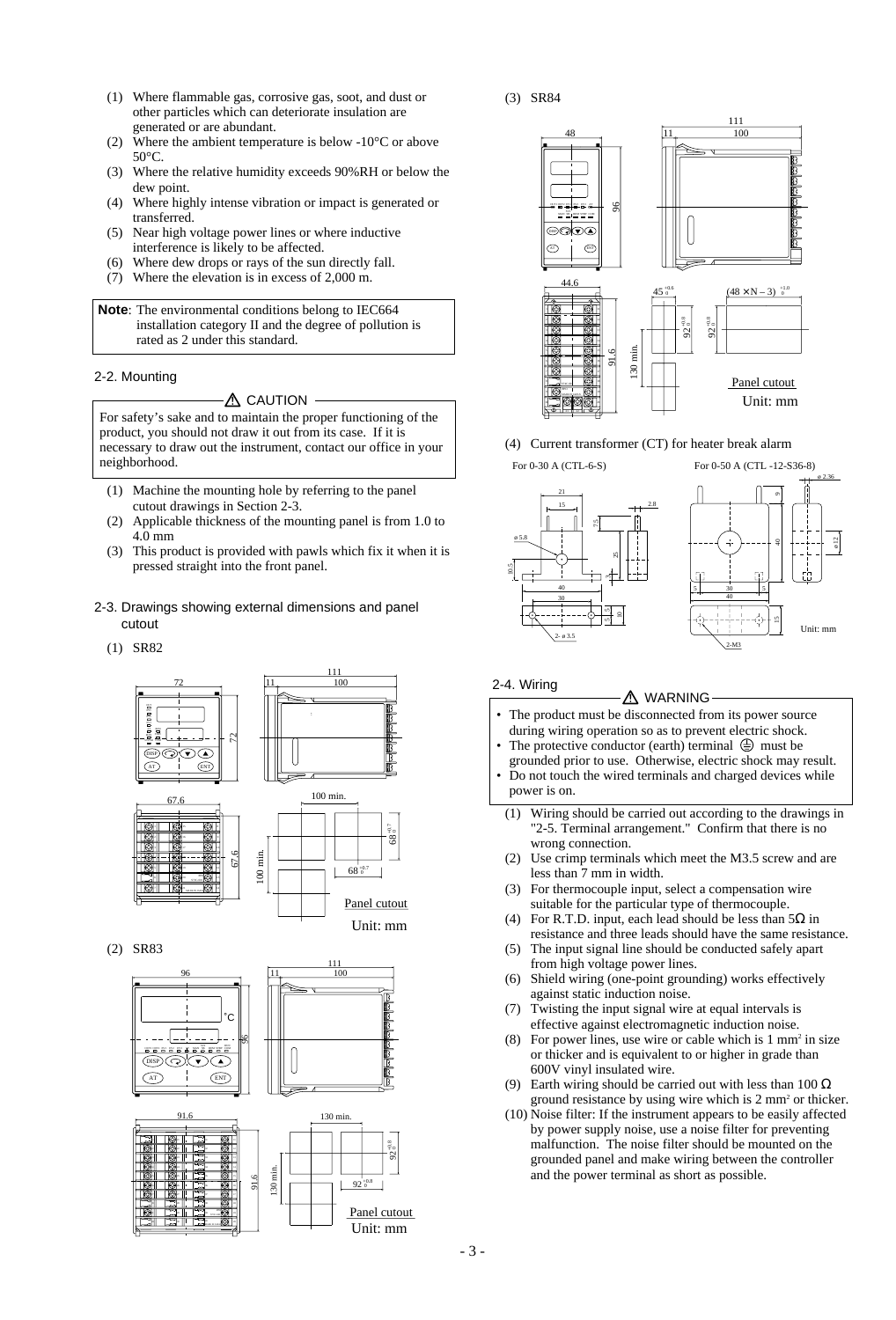

(11) Connection of current transformer (CT):

Pass one load wire through the hole specifically provided for CT. CT terminals on the secondary side are wired to the CT input terminal of the SR80 controller.



#### 2-5. Terminal arrangement

(1) SR82



#### (2) SR83





11 12



#### 2-6. Terminal arrangement table

| TERMINA<br>COM<br>$4^{\circ}$<br><b>OUTPUT</b><br>GS<br>$^{+}$<br>ι.<br>$\overline{\circ}$<br>20mA DC<br>0-10V DC<br>30mA12VDC<br>filia<br>$\blacktriangleright$ 5<br>5)<br>SG<br>SG<br>CT/REM<br>16<br>2.5A240VAC<br>16<br>SPECIFICATION<br>$\sqrt{7}$<br>17)<br>COM<br>RS-232C<br>RS-485<br>EV1<br>1A240VAC<br>A-outpu<br>趸<br>$+8$<br>18<br>¥<br>DC<br>EV <sub>2</sub><br>1A240VAC<br>L<br>$^{19}$<br>B<br>EV3<br>1A240VAC<br>10<br>21<br>22<br>$- - 81 - - - 4$<br>$\triangle \mathbf{H}$ <sub>100</sub><br>$\vert$ 1<br>2 Output<br>100-240VAC~<br>50/60Hz12VA<br>$r -$<br>$\frac{12}{N}$<br>12<br>DI1<br>딣<br>ମ୍ବ<br>13<br>DI <sub>2</sub><br>$\blacksquare$<br>⊕<br>TERMINAL<br>COM<br>$\blacktriangleright$ 4<br>14<br>4-20mA<br>0-10V<br>30mA12V DC<br>S<br>$\overline{1}$<br>ಸ<br>$^{+}$<br>ī,<br>2.5A240V AC<br>$\parallel$ 5<br>15 M<br>SG<br>SG<br>CT/REM<br>16<br>16<br>4-20mA DC<br>0-10V DC<br>30mA12VDC<br>42<br>SPECIFICATION<br>2.5A240V AC<br>17<br>17 <sub>b</sub><br>Ç<br>ą<br>RS-232C<br>RS-485<br>A-output<br>18<br>$\mathbf{H}^8$<br>COM<br>B<br>¥<br>DC<br>EV1<br>1A240VAC<br>U<br>$\sqrt{9}$<br>19.<br>$\overline{\mathbf{B}}$<br>EV2/EV3<br>1A240VAC<br>10<br>21<br>$ 20\rangle$<br>22<br>*1<br>2-6. Terminal arrangement table<br>Name of terminal and description | OUTPUT1<br>OUTPUT2<br><b>SR82</b> | <b>SR83</b>    | 12 <sub>1</sub> | $\triangle$ $11^{\circ}$ 24VDC = 8W<br>$/24$ VAC $\sim$<br>50/60Hz9VA | <b>SR84</b>              |
|-------------------------------------------------------------------------------------------------------------------------------------------------------------------------------------------------------------------------------------------------------------------------------------------------------------------------------------------------------------------------------------------------------------------------------------------------------------------------------------------------------------------------------------------------------------------------------------------------------------------------------------------------------------------------------------------------------------------------------------------------------------------------------------------------------------------------------------------------------------------------------------------------------------------------------------------------------------------------------------------------------------------------------------------------------------------------------------------------------------------------------------------------------------------------------------------------------------------------------------------------------------------------------------------------|-----------------------------------|----------------|-----------------|-----------------------------------------------------------------------|--------------------------|
|                                                                                                                                                                                                                                                                                                                                                                                                                                                                                                                                                                                                                                                                                                                                                                                                                                                                                                                                                                                                                                                                                                                                                                                                                                                                                                 |                                   |                |                 |                                                                       |                          |
|                                                                                                                                                                                                                                                                                                                                                                                                                                                                                                                                                                                                                                                                                                                                                                                                                                                                                                                                                                                                                                                                                                                                                                                                                                                                                                 |                                   |                |                 |                                                                       |                          |
|                                                                                                                                                                                                                                                                                                                                                                                                                                                                                                                                                                                                                                                                                                                                                                                                                                                                                                                                                                                                                                                                                                                                                                                                                                                                                                 |                                   |                |                 |                                                                       |                          |
|                                                                                                                                                                                                                                                                                                                                                                                                                                                                                                                                                                                                                                                                                                                                                                                                                                                                                                                                                                                                                                                                                                                                                                                                                                                                                                 |                                   |                |                 |                                                                       |                          |
|                                                                                                                                                                                                                                                                                                                                                                                                                                                                                                                                                                                                                                                                                                                                                                                                                                                                                                                                                                                                                                                                                                                                                                                                                                                                                                 |                                   |                |                 |                                                                       |                          |
|                                                                                                                                                                                                                                                                                                                                                                                                                                                                                                                                                                                                                                                                                                                                                                                                                                                                                                                                                                                                                                                                                                                                                                                                                                                                                                 |                                   |                |                 |                                                                       |                          |
|                                                                                                                                                                                                                                                                                                                                                                                                                                                                                                                                                                                                                                                                                                                                                                                                                                                                                                                                                                                                                                                                                                                                                                                                                                                                                                 |                                   |                |                 |                                                                       |                          |
|                                                                                                                                                                                                                                                                                                                                                                                                                                                                                                                                                                                                                                                                                                                                                                                                                                                                                                                                                                                                                                                                                                                                                                                                                                                                                                 |                                   |                |                 |                                                                       |                          |
|                                                                                                                                                                                                                                                                                                                                                                                                                                                                                                                                                                                                                                                                                                                                                                                                                                                                                                                                                                                                                                                                                                                                                                                                                                                                                                 |                                   |                |                 |                                                                       |                          |
|                                                                                                                                                                                                                                                                                                                                                                                                                                                                                                                                                                                                                                                                                                                                                                                                                                                                                                                                                                                                                                                                                                                                                                                                                                                                                                 |                                   |                |                 |                                                                       |                          |
|                                                                                                                                                                                                                                                                                                                                                                                                                                                                                                                                                                                                                                                                                                                                                                                                                                                                                                                                                                                                                                                                                                                                                                                                                                                                                                 |                                   |                |                 |                                                                       |                          |
|                                                                                                                                                                                                                                                                                                                                                                                                                                                                                                                                                                                                                                                                                                                                                                                                                                                                                                                                                                                                                                                                                                                                                                                                                                                                                                 |                                   |                |                 |                                                                       |                          |
|                                                                                                                                                                                                                                                                                                                                                                                                                                                                                                                                                                                                                                                                                                                                                                                                                                                                                                                                                                                                                                                                                                                                                                                                                                                                                                 |                                   |                |                 |                                                                       |                          |
|                                                                                                                                                                                                                                                                                                                                                                                                                                                                                                                                                                                                                                                                                                                                                                                                                                                                                                                                                                                                                                                                                                                                                                                                                                                                                                 |                                   |                |                 |                                                                       |                          |
|                                                                                                                                                                                                                                                                                                                                                                                                                                                                                                                                                                                                                                                                                                                                                                                                                                                                                                                                                                                                                                                                                                                                                                                                                                                                                                 |                                   |                |                 |                                                                       |                          |
|                                                                                                                                                                                                                                                                                                                                                                                                                                                                                                                                                                                                                                                                                                                                                                                                                                                                                                                                                                                                                                                                                                                                                                                                                                                                                                 |                                   |                |                 |                                                                       |                          |
|                                                                                                                                                                                                                                                                                                                                                                                                                                                                                                                                                                                                                                                                                                                                                                                                                                                                                                                                                                                                                                                                                                                                                                                                                                                                                                 |                                   |                |                 |                                                                       |                          |
|                                                                                                                                                                                                                                                                                                                                                                                                                                                                                                                                                                                                                                                                                                                                                                                                                                                                                                                                                                                                                                                                                                                                                                                                                                                                                                 |                                   |                | output          |                                                                       | output output            |
| Power terminal<br>100-200V AC<br>24V AC                                                                                                                                                                                                                                                                                                                                                                                                                                                                                                                                                                                                                                                                                                                                                                                                                                                                                                                                                                                                                                                                                                                                                                                                                                                         | $8-9$                             | output         | $11 - 12$       |                                                                       | $11 - 12$                |
| 24V DC<br>Protective conductor                                                                                                                                                                                                                                                                                                                                                                                                                                                                                                                                                                                                                                                                                                                                                                                                                                                                                                                                                                                                                                                                                                                                                                                                                                                                  | 10                                |                | 13              |                                                                       | 13                       |
| terminal<br>R.T.D.: A, Thermocouple/voltage/current: +<br>Input                                                                                                                                                                                                                                                                                                                                                                                                                                                                                                                                                                                                                                                                                                                                                                                                                                                                                                                                                                                                                                                                                                                                                                                                                                 | 5                                 |                | 7               | 7                                                                     |                          |
| R.T.D.: B<br>R.T.D.: B, Thermocouple/voltage/current:                                                                                                                                                                                                                                                                                                                                                                                                                                                                                                                                                                                                                                                                                                                                                                                                                                                                                                                                                                                                                                                                                                                                                                                                                                           | 6<br>7                            |                | 8<br>9          | 9                                                                     | 8                        |
| Contact: COM, SSR drive voltage/voltage/current: +<br>Control output 1<br>Contact: NO, SSR drive voltage/voltage/current: -<br>Contact: NC                                                                                                                                                                                                                                                                                                                                                                                                                                                                                                                                                                                                                                                                                                                                                                                                                                                                                                                                                                                                                                                                                                                                                      | 12<br>13<br>14                    | 14<br>15<br>16 | 14<br>15        | 14<br>15<br>16                                                        | 14<br>15                 |
| Control output 2<br>Contact: COM, SSR drive voltage/voltage/current: +<br>Contact: NO, SSR drive voltage/voltage/current: -                                                                                                                                                                                                                                                                                                                                                                                                                                                                                                                                                                                                                                                                                                                                                                                                                                                                                                                                                                                                                                                                                                                                                                     | -                                 | -              | 16<br>17        | -                                                                     | 16<br>17                 |
| Contact: NC<br>Event output<br>Contact: COM<br>Contact: NO (EV1)<br>(option)                                                                                                                                                                                                                                                                                                                                                                                                                                                                                                                                                                                                                                                                                                                                                                                                                                                                                                                                                                                                                                                                                                                                                                                                                    | 19<br>20                          | 17<br>18       | 18<br>19        | 17<br>18                                                              | 18<br>19                 |
| Contact: NO (EV2)<br>Contact: NO (EV3)                                                                                                                                                                                                                                                                                                                                                                                                                                                                                                                                                                                                                                                                                                                                                                                                                                                                                                                                                                                                                                                                                                                                                                                                                                                          | 21                                | 19<br>20       | 20              | 19<br>20                                                              | 20                       |
| Remote input<br>$^{+}$<br>(option)                                                                                                                                                                                                                                                                                                                                                                                                                                                                                                                                                                                                                                                                                                                                                                                                                                                                                                                                                                                                                                                                                                                                                                                                                                                              | 3<br>4                            | 5              | 6               |                                                                       | 5<br>6                   |
| Heater break alarm<br>$^{+}$<br>(option)                                                                                                                                                                                                                                                                                                                                                                                                                                                                                                                                                                                                                                                                                                                                                                                                                                                                                                                                                                                                                                                                                                                                                                                                                                                        | 3<br>4                            | 5              | 6               |                                                                       | 5<br>6                   |
| Analog output<br>$^{+}$<br>(option)                                                                                                                                                                                                                                                                                                                                                                                                                                                                                                                                                                                                                                                                                                                                                                                                                                                                                                                                                                                                                                                                                                                                                                                                                                                             | 16<br>17                          | 21<br>22       |                 |                                                                       | 21<br>22                 |
| RS-232C: SG<br>RS-485: SG<br>Communication<br>SD<br>(option)<br>$\ddot{}$<br><b>RD</b>                                                                                                                                                                                                                                                                                                                                                                                                                                                                                                                                                                                                                                                                                                                                                                                                                                                                                                                                                                                                                                                                                                                                                                                                          | 16<br>17<br>18                    | 25             | 23<br>24        |                                                                       | $\mathbf{1}$<br>21<br>22 |
| External input (DI)<br>Contact: COM<br>Contact: NO (DI1)<br>(option)                                                                                                                                                                                                                                                                                                                                                                                                                                                                                                                                                                                                                                                                                                                                                                                                                                                                                                                                                                                                                                                                                                                                                                                                                            | 15<br>1                           | 4              | 2               |                                                                       | 4<br>2                   |
| Contact: NO (DI2)                                                                                                                                                                                                                                                                                                                                                                                                                                                                                                                                                                                                                                                                                                                                                                                                                                                                                                                                                                                                                                                                                                                                                                                                                                                                               | 2                                 |                | 3               |                                                                       | 3                        |

## **3. Front panel**

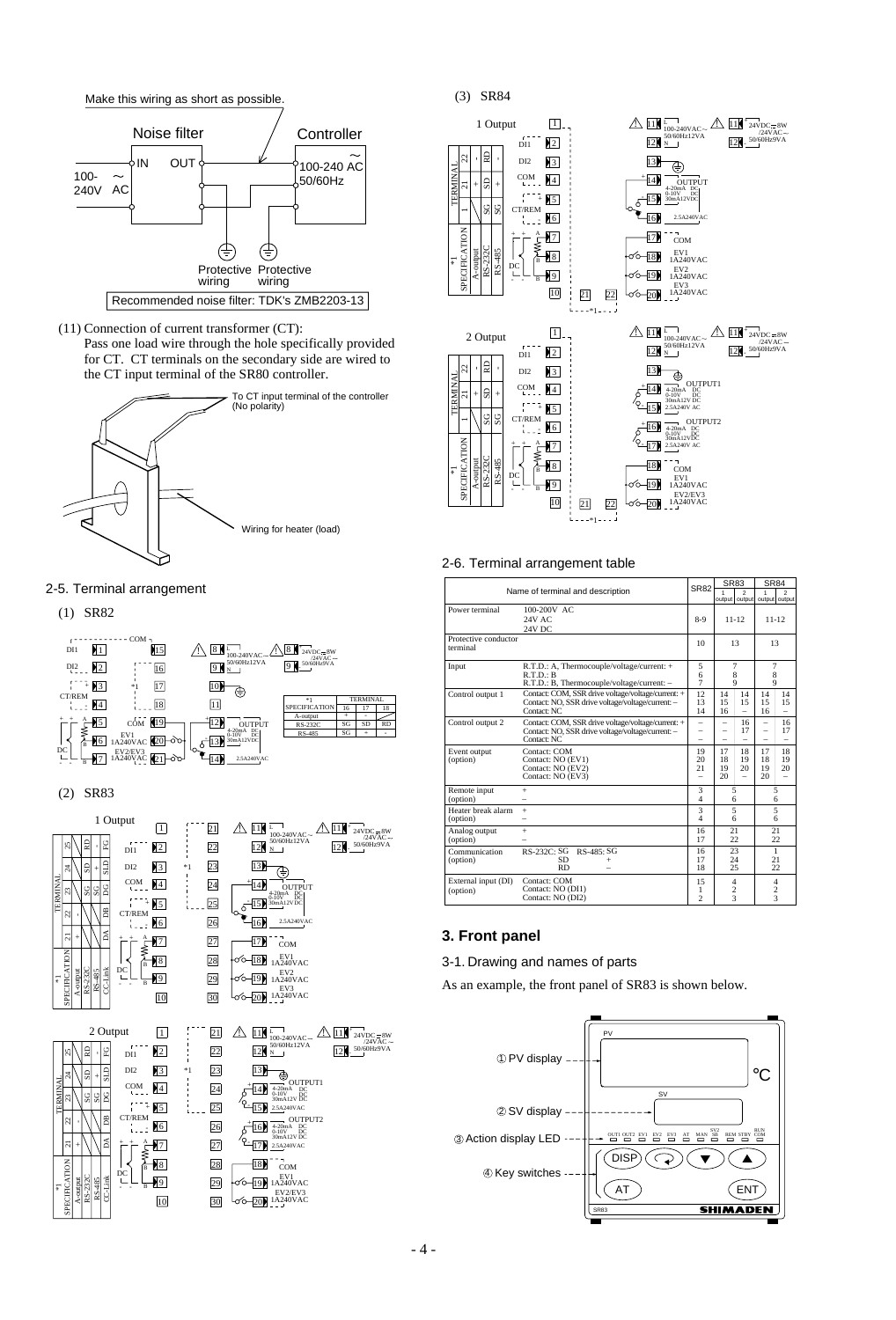#### 3-2. Description of front panel parts

#### PV display (red) 1

- (1) Displays current measured value (PV) on the mode 0 basic screen.
- (2) Displays parameter type on each parameter screen.
- (3) Displays error message when trouble arises in the system.

#### 2 SV display (green)

- (1) Displays target set value on the mode 0 basic screen.
- (2) Displays selected item or set value on each parameter screen.
- 3 Action display LED
	- (1) OUT1 monitor LED (green)
		- For contact or SSR drive voltage output, the LED lights when output turns ON and goes out when output turns OFF.
		- For current or voltage output, the light intensity changes in proportion to the rise and fall of output level.
	- (2) OUT2 monitor LED (green)
		- For contact or SSR drive voltage output, the LED lights when output turns ON and goes out when output turns OFF.
		- For current or voltage output, the light intensity changes in proportion to the rise and fall of output level.
	- (3) EV1 (Event 1) monitor LED (orange)
	- Lights when event 1 is in action.
	- (4) EV2 (Event 2) monitor LED (orange) • Lights when event 2 is in action.
	- (5) EV3 (Event 3) monitor LED (orange)
		- Lights when event 3 is in action.
	- (6) AT (Auto Tuning) monitor LED (green) • Lights during AT standby and flashes during execution of AT.
	- (7) MAN (Manual) monitor LED (green)
	- Flashes during MAN execution (control output is in manual operation).
	- (8) SV2/SB monitor LED (green)
		- Lights while SV2 is in use.
		- Lights while set value bias is in use.
		- Flashes during ramping execution, goes out when
	- ramping stops if it is for SV1 but lights if it is for SV2. (9) REM (Remote) monitor LED (green)
		- Lights when rEM is selected for remote setting.
		- Flashes in case remote input is below the remote switching set value and local SV is being used.
		- Goes out when Loc is selected for remote setting.
	- (10) STBY (Standby) monitor LED (green)
		- Lights when Stb is selected for STBY setting and goes out when EXE is selected.
	- (11) COM (Communication)/RUN monitor LED (green) • Lights when COM is set for communication mode and goes out when LOC is set.
- 
- 4) Key switches  $(1)$   $\Box$ SP  $(Disp)$  key
	- When this key is pressed on any parameter screen, the mode 0 basic screen returns onto the display.
- (2) (parameter) key
- When pressed on any of the mode 0 and 1 screen groups, the next screen appears.
- When this key is pressed continuously for 3 seconds on the mode 0 basic screen, the direct call screen of the mode 1 screen group appears.
- (3)  $\bullet$  (down) key
- When pressed on any screen, the decimal point of the least digit flashes and data decreases or the decimal point moves backward.
- (4)  $\Box$  (up) key
	- When pressed on any screen, the decimal point of the least digit blinks and data increases or the decimal point moves forward.
- $(5)$   $AT$  (auto tuning) key
	- Used to prepare for execution/stop of auto tuning action (in mode 0 screen group).
	- Moves screens backward, i.e., in the direction opposite to moves by the  $\odot$  key (in mode 1 screen group).
- $(6)$   $\overline{\text{EMT}}$  (entry/registration) key
	- Registers data changed by means of  $\blacksquare$  or  $\blacksquare$  key on any of the mode 0, 1 and 2 screen groups. (The decimal point of the least digit goes out.)
	- When pressed continuously for 3 seconds on the 0-1 and 0-2 control output screens, switching between manual and auto of control output is accomplished.

### **4. Screens**

#### 4-1. Power application and initial screen display

Upon applying power, the power-on initial screens shown below come onto display, each for about 1.5 sec. Then the basic screen of the mode 0 screen group is displayed.



#### 4-2. Screen configuration

In the SR80 series, screens are divided by the frequency of use for the operation of the controller into the following screen groups.

(1) Mode 0 screen group

The group includes the basic screen (for setting target value and checking current measured value) which is used in relatively high frequency in the operation, PID parameters and the screen for event setting, etc.

(2) Mode 1 screen group

This group includes setting screens for changing input status and controllability as the occasion demands and screens for locking items intended not to be changed, these screen being less high in frequency of use.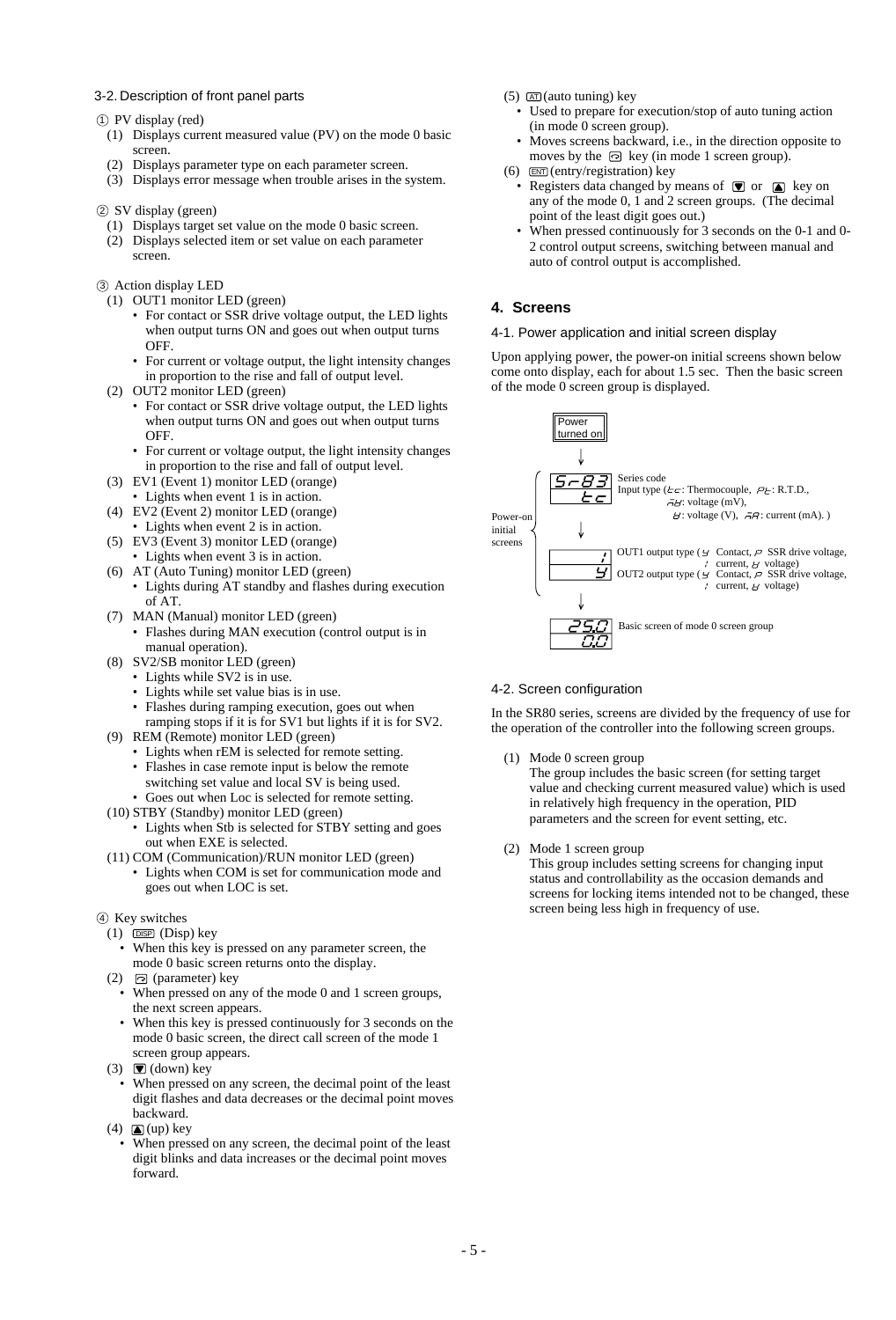#### 4-3. Key sequence

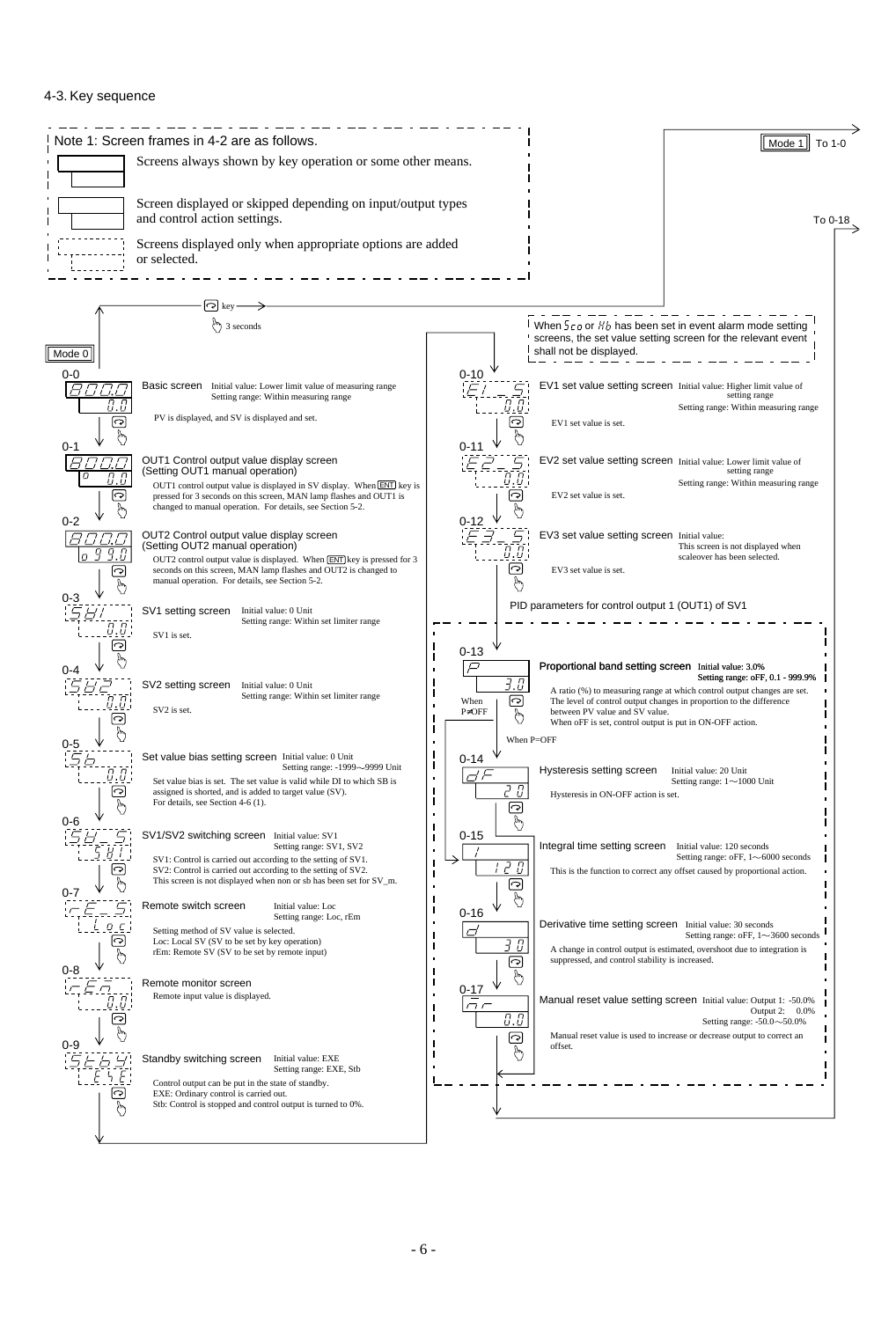

NOTE: Functions, initial values and setting ranges of the 0-25 to 0-32 screens are the same as the other PID parameters.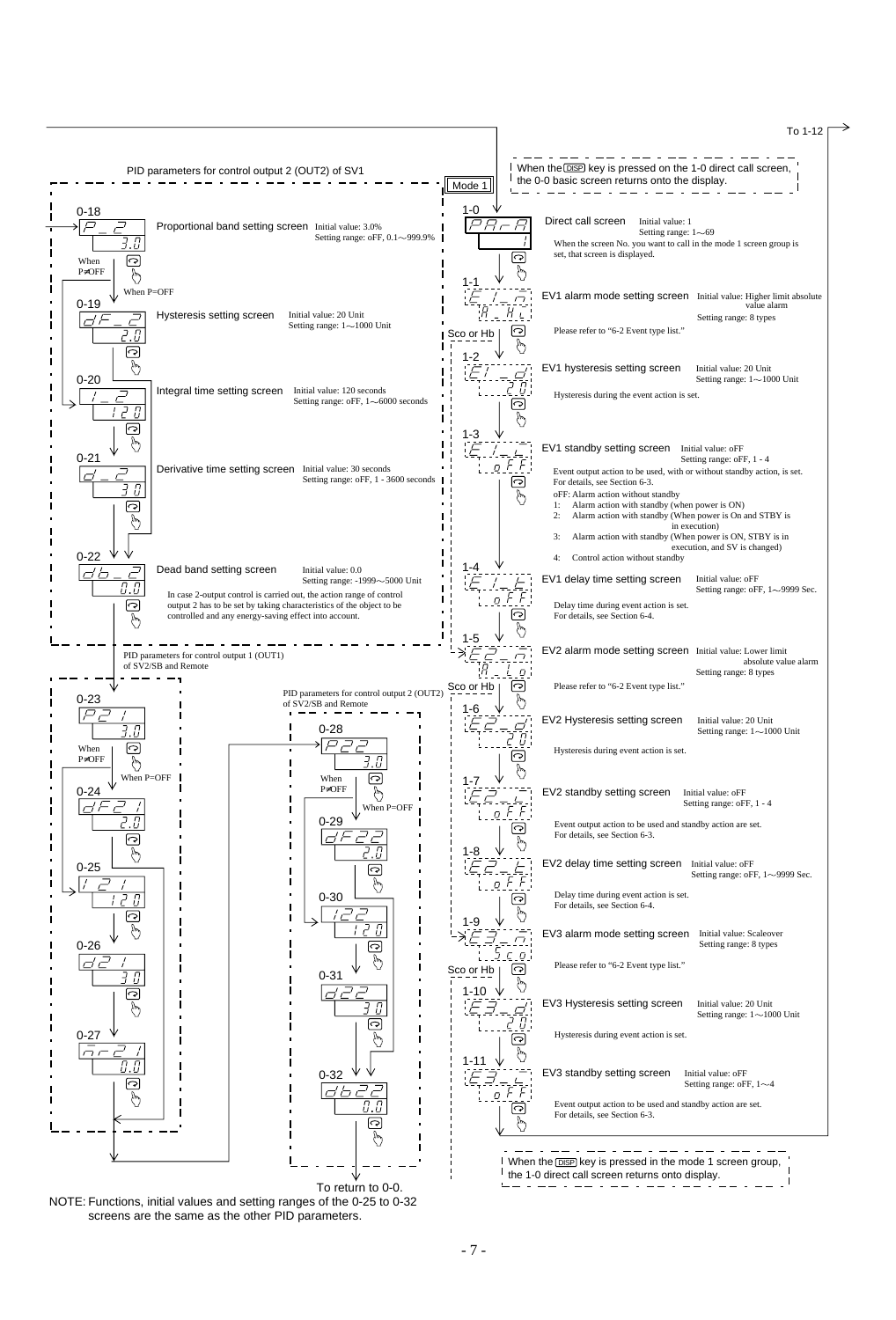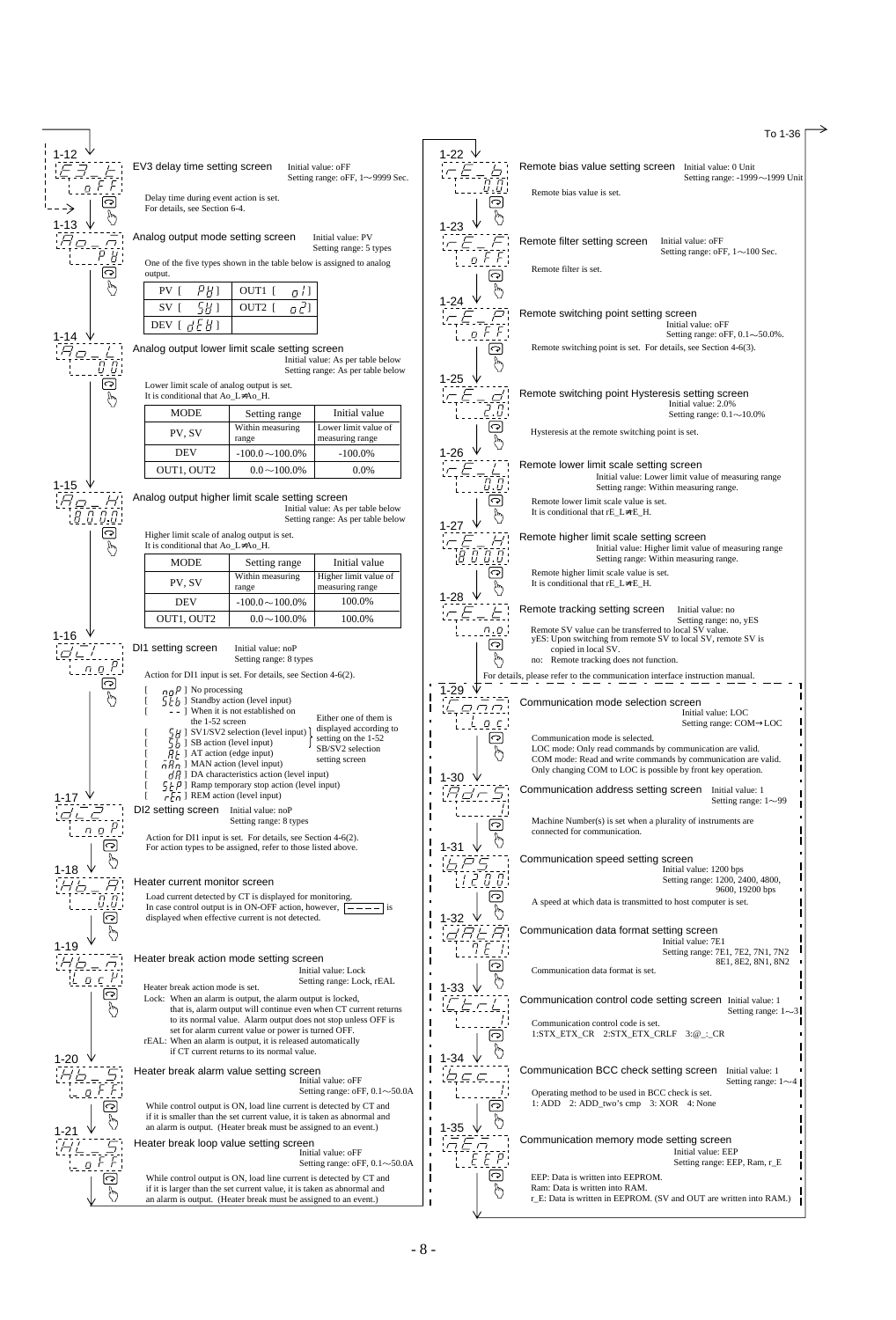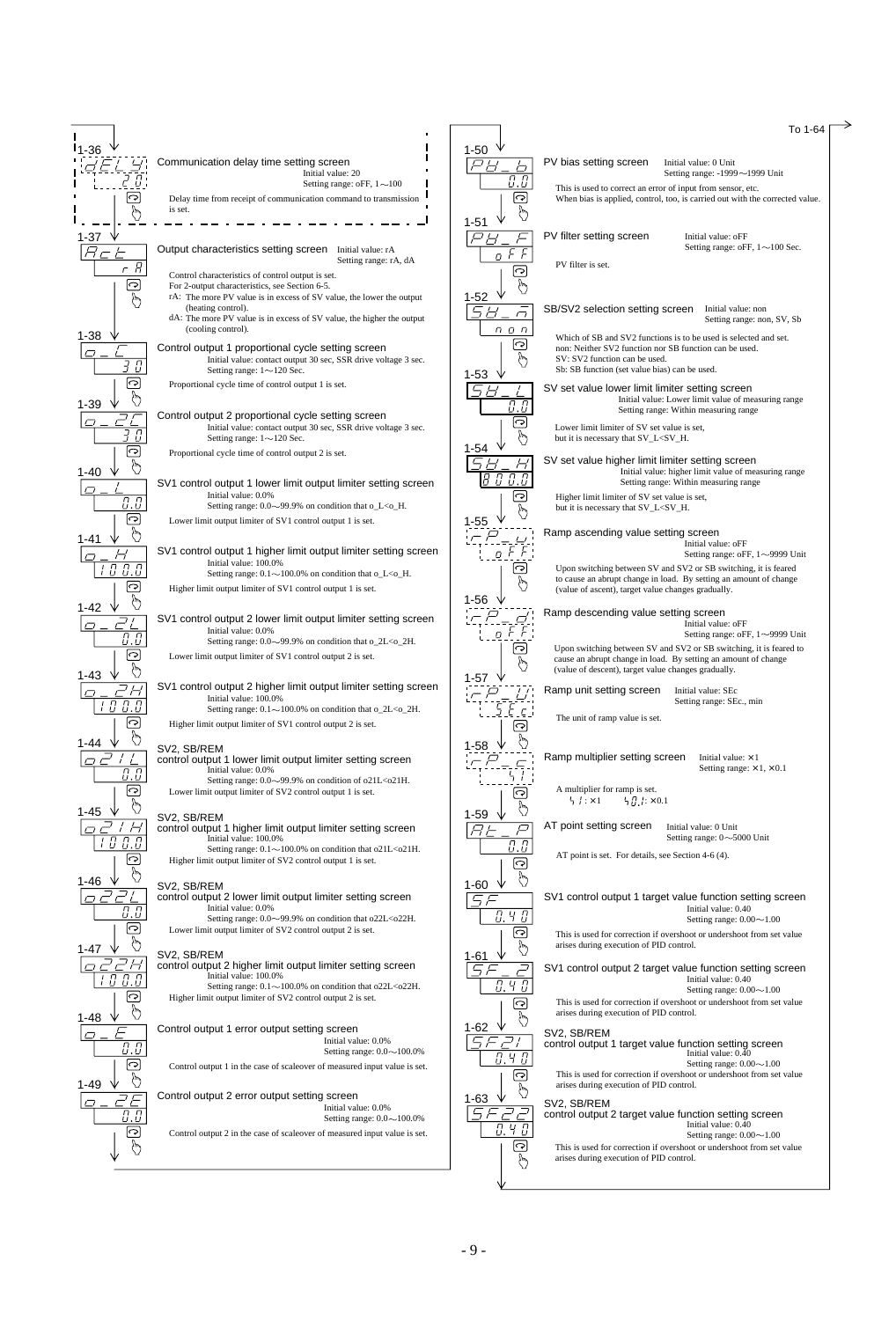

#### 4-4. How to move from screen to screen

- (1) Moving between mode 0 screen group and mode 1 screen group
	- Pressing the  $\odot$  key continuously for 3 seconds on the basic screen of the mode 0 screen group brings the direct call screen of the mode 1 screen group onto display. Pressing the DSP key on any screen of the mode 1 screen group, the display returns to the basic screen of the mode 0 screen group.



NOTE: The  $\Diamond$  mark shown above means pressing the key above the mark. This applies to all the subsequent drawings.

(2) Moving from screen to screen in the mode 0 screen group • The next screen appears every time the  $\odot$  key is pressed.



- (3) Moving from screen to screen in the mode 1 screen group • There are three methods of moving from screen to
	- screen in the mode 1 screen group as shown below: i) To press the  $\odot$  key in the same way as in the mode 0 screen group. (See (2) above.)
	- ii)To enter the number of a screen you want to call on the 1-0 direct call screen.

| 1-0 direct call screen 1-0 direct call screen | $1 - 59$                                                   | AT point<br>setting screen |
|-----------------------------------------------|------------------------------------------------------------|----------------------------|
| Several times                                 | <b>ENT</b> key<br>$H$ H $\prime$<br>Decimal point flashes. |                            |

iii) The preceding screen appears every time the  $\overline{A}$  key is pressed. (This function of AT key works only in the mode 1 screen group.)

| 1-53 SV limiter lower limit<br>value setting screen |     | 1-54 SV limiter higher limit<br>value setting screen |
|-----------------------------------------------------|-----|------------------------------------------------------|
|                                                     | kev |                                                      |
|                                                     |     |                                                      |

### 4-5. Data change on each screen

To change data on each screen, press the  $\blacksquare$  or  $\blacksquare$  key. Changed data should be registered by pressing the **ENT** key. Once the data is registered, the decimal point on the bottom right stops flashing and goes out.

### 4-6. Supplementary explanation about screens

(1) 0-5 set value bias setting screen

By setting a bias value for a target set value beforehand, the original target set value added with the bias value becomes the new target value when the DI assigned for SB turns ON (shorted).  $DI ON = Target set value (SV) + bias value (SB)$  $DI$  OFF = Target set value (SV)

NOTE:To use the set value bias function, you have to assign SB to a DI and set SB for SV mode.

- (2) 1-16 DI1 setting screen and 1-17 DI2 setting screen • If you select  $[-58]$ , SV2 takes effect when DI input turns ON.
	- When to detect external control input signal: Level input: The action is maintained as long as the contact remains ON.
		- Edge input: The action is maintained even when the contact is turned OFF after it has been in action for 0.3 seconds or longer. If the contact remains ON for 0.3 seconds subsequently, the action is released.
	- If an action of the same type is assigned to DI1 and DI2, the assignment to DI2 becomes void.
	- An action assigned to a DI cannot be controlled by key operation. (priority is given to DI input.)
	- An action through DI input is held even after release of the DI assignment.
- (3) 1-24 remote switching point setting screen Setting a remote switching point on this screen allows local SV to be switched to remote SV at the time when remote input reaches the desired value (%).
	- When oFF is set for remote switching point  $\rightarrow$ Conventional remote switching action By switching to remote on the remote switching setting screen (rEm) of the user setting screen group, local is immediately switched to remote and the remote lamp lights.
	- When a value, i.e., not "oFF", is set for remote switching point  $\rightarrow$  remote switching action according to applied voltage or current. In case the value of voltage or current input remotely upon switching to remote on the remote switching setting screen (rEm) exceeds the set value (%) of remote switching point, SV is switched to remote and remote lamp lights. If remote input falls below the set value (%) of remote switching point, it switches to local SV and the remote lamp flashes.
	- Note: There is no remote switching while AT is in execution.
	- Note: If the remote input at the time when remote switching is set on the remote switching setting screen (rEm) is below the set value (%) of remote switching point, the remote lamp flashes and it is switched to local SV.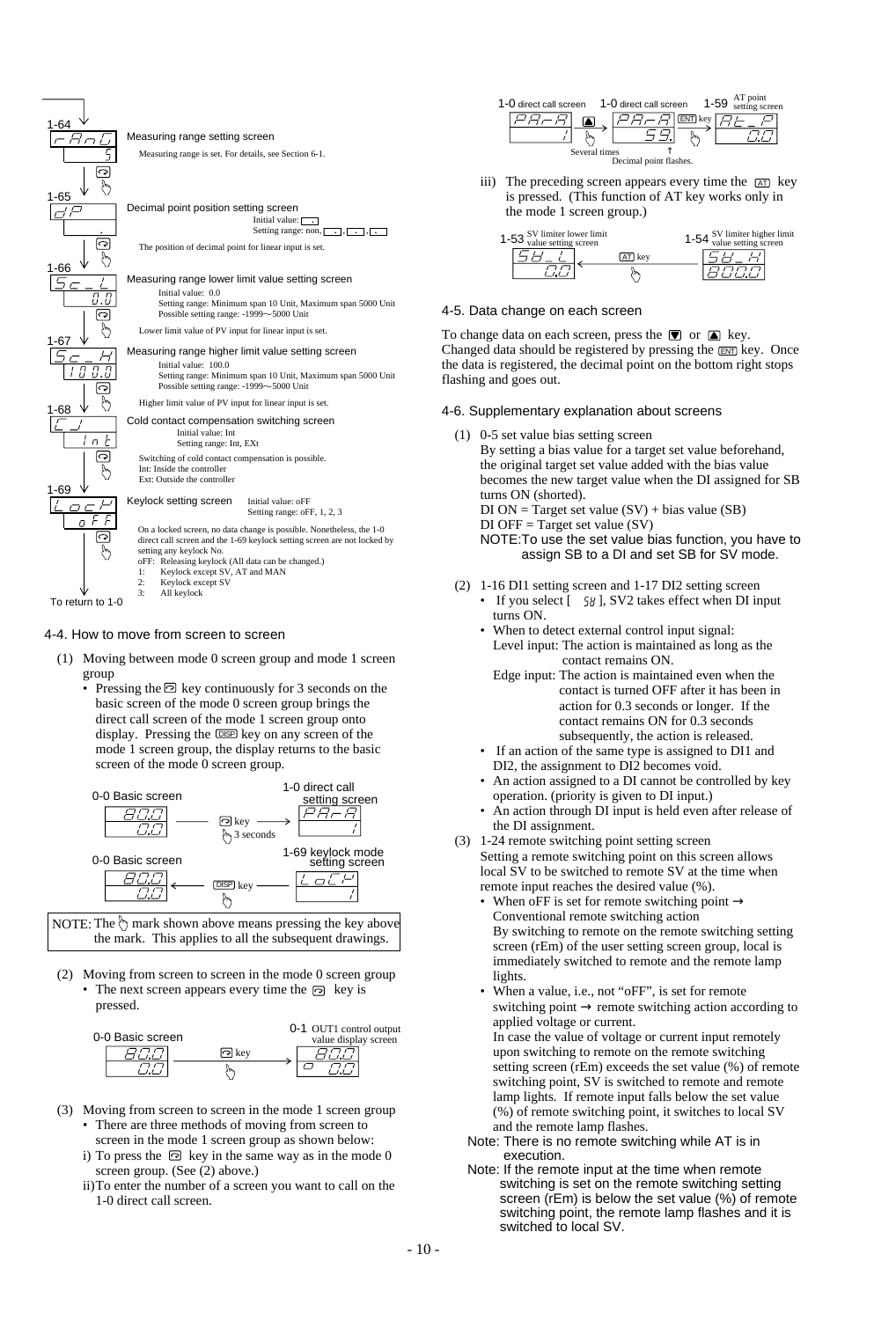(4) 1-59 AT execution point setting screen For the purpose of avoiding hunting due to a limit cycle with a set SV AT execution, a virtual SV value (AT execution point) is set for AT to run at a point away from the actual SV value.



- Note 1: For AT execution point, an absolute value of difference between SV value and virtual SV value is to be input.
- Note 2: When 0 is set for AT execution point, SV value serves as the AT point.
- Note 3: When PV value is in the AT execution point area, SV value serves as the AT point.

#### **5. Supplementary notes on key operation**

#### 5-1. AT

When AT is executed, PID constants are calculated and defined from repeated ON/OFF action (100%/0%) output for the measuring value increase and decrease around the set value and are stored in the internal memory to complete operation. Upon completion, control using stored PID constants begins.

How to execute AT

- 1. Press the  $[AT]$  key in the mode 0 screen group. Auto tuning is brought to the state of standby. (AT lamp lights.)
- 2. Press the ENT key to register. Auto tuning is executed. (AT lamp flashes.)
- Note: AT can be executed even with remote SV. (The remote SV at the time when AT execution point is set is used in the execution.)
- Note: AT cannot be executed in the mode 1 screen group.
- AT is not executed in the following conditions (When the ENT key is pressed, the AT lamp goes out.)
	- 1. During ramp control
	- 2. During manual operation
	- 3. In the state of STANBY
	- 4. "oFF" setting for proportional band (ON/OFF action)
	- 5. Selection of 2 or 3 on the keylock mode setting screen
	- 6. Scaleover of PV value (measured value)

#### Cancellation of AT

AT can be cancelled in mid-operation by pressing the  $[AT]$  key again. Press the ENT key for confirmation. The AT lamp goes out.

Note: When AT is cancelled in the mid-operation, PID values remain unchanged.

- AT is automatically cancelled under the following conditions:
	- 1. Output value remains at 0% or 100% for two or more hours.
	- 2. Power supply is interrupted due to power failure or for other reason.
	- 3. Scaleover of PV (measured value) during AT execution.
	- 4. STNDBY is executed.

#### 5-2. Manual adjustment

On the 0-1 OUT1 control output value display screen and 0-2 OUT2 control output value display screen, it is possible to change to the control output manual mode and to set a manual control output value.



#### Change to manual control mode

On a display screen of control output intended to be changed (0-1 or 0-2), press the  $\overline{EM}$  key for 3 seconds continuously. The MAN lamp flashes and it is changed to the manual mode to allow you to set a control output value by means of the  $\Box$  or  $\Box$  key. Likewise, the manual control output mode is switched to the ordinary automatic mode by continuously switching the  $\overline{em}$  key for 3 seconds. Then the MAN lamp goes out.

- Rules applied to manual control
	- 1. Manual control action and output value are kept in memory even when power is turned OFF and is reapplied.
	- 2. When the measuring range is changed, the manual control mode is cancelled and replaced by automatic control mode.
	- 3. Upon switching auto to manual, balanceless and bumpless control is carried out. If the measured value is out of the proportional band at the time of mode switching, however, balanceless and bumpless control is not performed.
	- 4. The control output range in the manual control mode is within a range defined by output limiter. (When P=OFF or during ON/OFF action, control is carried out with lower limit  $\overline{\bullet}$ : 0.0% and higher limit  $\overline{\bullet}$ : 100.0%. Nevertheless, 100% output is displayed as follows on account of limited display space.



Flashing

Flashing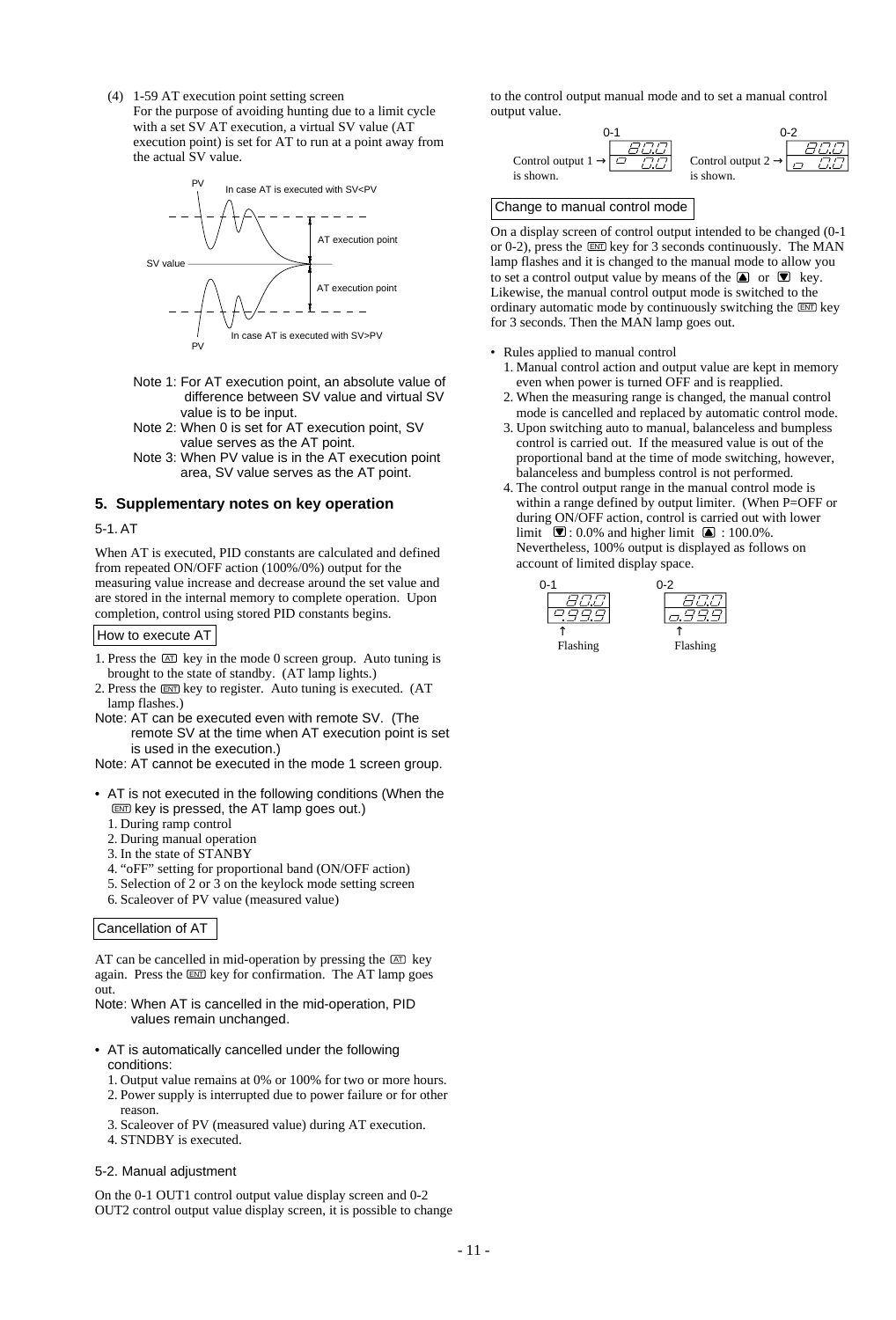## **6. Supplement**

#### 6-1. Measuring range list

|                         | Input type                   | Code            | Measuring range                                                                  | Code                       | Measuring range                     |
|-------------------------|------------------------------|-----------------|----------------------------------------------------------------------------------|----------------------------|-------------------------------------|
|                         | *1<br>В                      | 01              | -1800<br>°C<br>0                                                                 | 15                         | °F<br>3300<br>0                     |
|                         | R                            | $\overline{02}$ | -1700<br>0<br>°C                                                                 | 16                         | °F<br>$-3100$<br>0                  |
|                         | Ŝ                            | 03              | $-1700$<br>°C<br>0                                                               | 17                         | $-3100$<br>0                        |
|                         | K <sub>1</sub>               | 04              | $-100.0 -$<br>400.0°C                                                            | 18                         | ……<br>∘F<br>$-150$<br>750           |
|                         | K <sub>2</sub>               | 05              | $0.0 -$<br>$-800.0$ °C                                                           | 19                         | $\overline{F}$<br>$-1500$<br>0      |
|                         | K <sub>3</sub>               | 06              | -200<br>$-1200$<br>°C                                                            | 20                         | $-300$<br>$-2200$<br>°F             |
|                         | Е                            | 07              | 700<br>0                                                                         | 21                         | $-1300$<br>$\overline{F}$           |
|                         | J                            | 08              | ℃<br>်င                                                                          | $\overline{2}\overline{2}$ | 0<br>°F                             |
|                         | Ŧ                            |                 | 600<br>0                                                                         |                            | $-1100$<br>0                        |
|                         |                              | 09              | $-199.9 -$<br>200.0°C                                                            | $\overline{23}$            | $-300$<br>400<br>°F                 |
|                         | N                            | 10              | 0<br>$-1300$<br>°C                                                               | $\overline{24}$            | °F<br>$-2300$<br>0                  |
| Thermocouple            | PLII                         | $\overline{11}$ | $-1300$<br>0<br>°C<br>$\hat{\phantom{1}}$                                        | 25                         | $\sim$ 2300<br>°F<br>0              |
|                         | <b>WRe5-26</b>               | $\overline{12}$ | $-2300$<br>°C<br>0                                                               | 26                         | $-4200$<br>°F<br>0                  |
|                         | U                            | 13              | $-200.0^{\circ}$ C<br>$-199.9 -$                                                 | 27                         | $-300$<br>400<br>°F                 |
|                         | L                            | 14              | 600<br>°C<br>0                                                                   | 28                         | - 1100<br>°F<br>0                   |
|                         | K                            |                 |                                                                                  | 29                         | $10.0 -$<br>350.0 K                 |
|                         | AuFe-Cr                      |                 |                                                                                  | $\overline{30}$            | 350.0 K<br>$0.0 \cdot$              |
|                         | K                            |                 |                                                                                  | $\overline{31}$            | 10<br>350<br>Κ                      |
|                         | AuFe-Cr                      |                 |                                                                                  | 32                         | 350<br>Κ<br>0                       |
|                         |                              | 01              | 600<br>°C                                                                        | 17                         | °F                                  |
|                         |                              |                 | -200                                                                             |                            | $-300$<br>$-1100$                   |
|                         |                              | 02              | 100.0°C<br>$-100.0 \sim$                                                         | 18                         | $-150.0$<br>200.0°F                 |
|                         | Pt100                        | 03              | -100.0 $\sim$<br>300.0°C                                                         | 19                         | $-150$<br>°F<br>600                 |
|                         | (New)                        | 04              | $-50.0 -$<br>$50.0\,^{\circ}\text{C}$                                            | 20                         | 120.0 °F<br>$-50.0 -$               |
|                         | <b>JIS/IEC</b>               | 05              | $0.00 -$<br>50.00°C                                                              | $\overline{21}$            | 120.0 °F<br>$0.0 -$                 |
|                         |                              | 06              | $0.0 \sim$<br>100.0°C                                                            | $\overline{22}$            | 200.0°F<br>0.0 $\sim$               |
|                         |                              | 07              | $0.0 -$<br>200.0°C                                                               | $\overline{23}$            | 400.0 °F<br>$0.0 -$                 |
| R.T.D.                  |                              | 08              | $0.0 -$<br>500.0°C                                                               | $\overline{24}$            | $-1000$<br>°F<br>0                  |
|                         |                              | 09              | 500<br>$-200$<br>℃                                                               | $\overline{25}$            | -300<br>-1000<br>°F                 |
|                         |                              | 10              | $-100.0$ -<br>$100.0$ °C                                                         | 26                         | <br>200.0°F<br>$-150.0$             |
|                         |                              | 11              | $-100.0 \times$<br>300.0°C                                                       | 27                         | $-150$<br>600<br>°F                 |
|                         | JPt100                       | 12              | $-50.0 \times$<br>$50.0^{\circ}$ C                                               | 28                         | $-50.0$<br>120.0°F                  |
|                         | (Old)                        | $\overline{13}$ |                                                                                  | 29                         | 120.0 °F<br>0.0 <sub>1</sub>        |
|                         | JIS                          |                 | $0.00 \sim$<br>50.00°C                                                           |                            | $\frac{5.6}{0.0}$ ~<br>200.0°F      |
|                         |                              | 14              | $0.0 \sim$<br>$100.0^{\circ}$ C                                                  | $\overline{30}$            |                                     |
|                         |                              | $\overline{15}$ | $0.0 -$<br>$200.0^{\circ}$ C                                                     | 31                         | 400.0°F<br>$0.0 \cdot$              |
|                         |                              | 16              | $0.0 -$<br>$500.0$ °C                                                            | 32                         | $-1000$<br>0<br>$\circ$ F           |
| mV                      | -10 $\sim$<br>10             | $\overline{01}$ |                                                                                  |                            |                                     |
|                         | 10<br>0                      | 02              | The scaling function allows you to select                                        |                            |                                     |
|                         | 20<br>$0 \frown$             | 03              | any value within the following ranges:                                           |                            |                                     |
|                         | 50<br>0                      | 04              |                                                                                  |                            |                                     |
|                         | $10 \sim$<br>50              | 05              | Scaling range: $-1999 - 9999$ count                                              |                            |                                     |
|                         | 0 $\sim$ 100                 | 06              | Span: $10\nightharpoonup 5000$ count                                             |                            |                                     |
| $\overline{\mathsf{v}}$ | -1<br>1                      | 01              | but lower limit side <higher limit="" side<="" td=""><td></td><td></td></higher> |                            |                                     |
|                         |                              | 02              |                                                                                  |                            |                                     |
|                         | 1<br>0 ·                     |                 | *1 Thermocouple B: 400 °C and 750 °F                                             |                            |                                     |
|                         | $\overline{\mathbf{c}}$<br>0 | 03              |                                                                                  |                            | or below is not covered by accuracy |
|                         | 5<br>0 -                     | 04              | guarantee.                                                                       |                            |                                     |
|                         | 5<br>1                       | 05              |                                                                                  |                            |                                     |
|                         | 0 $\sim$ 10                  | 06              |                                                                                  |                            |                                     |
| mA                      | $-20$<br>$0 \sim$            | 01              |                                                                                  |                            |                                     |
|                         | $4 \sim 20$                  | 02              |                                                                                  |                            |                                     |

| Note: The following codes represent the respective factory-set |
|----------------------------------------------------------------|
| measuring ranges.                                              |

| Input        | Standard/rating  | Code     | Measuring range     |
|--------------|------------------|----------|---------------------|
| Thermocouple | JIS K            | 0.5      | $0.0 \sim 800.0$ °C |
| R.T.D.       | <b>JIS Pt100</b> | 07       | $0.0 \sim 200.0$ °C |
| Voltage(mV)  | $0\sim10$ mV DC  | $\Omega$ | $0.0 \sim 100.0$    |
| Voltage(V)   | $1\sim$ 5V DC    | 0.5      | $0.0 \sim 100.0$    |
| Current (mA) | $4\sim20$ mADC   | 02       | $0.0 \sim 100.0$    |

NOTE: If you change a measuring range code, all measuring ranges related to data such as SV value, event set values, PID are initialized.

NOTE: When a type code of event, remote input or analog output is changed, all data related to it are initialized.

#### 6-2. Event type list

| Event type<br>code      | Event type                              | Setting range of<br>event set value                          | Initial value of event<br>set value      |  |  |  |
|-------------------------|-----------------------------------------|--------------------------------------------------------------|------------------------------------------|--|--|--|
| O)<br>$A$ $H$ $\subset$ | Higher limit absolute value             | Within measuring<br>range                                    | Higher limit value of<br>measuring range |  |  |  |
| 2 A_L a                 | Lower limit absolute value              | Within measuring<br>range                                    | Lower limit value of<br>measuring range  |  |  |  |
| டு <i>ப_ பட</i> ்       | Higher limit deviation value            | $-1999$<br>$\sim$ 9999 Unit                                  | 2000 Unit                                |  |  |  |
| $\omega_{d-L}$          | Lower limit deviation value             | -1999<br>$\sim$ 9999 Unit                                    | -1999 Unit                               |  |  |  |
| $\circledcirc$ d = a    | Out of higher and lower<br>limit ranges | $^{\circ}$<br>$\sim$ 9999 Unit                               | 2000 Unit                                |  |  |  |
| 6<br>$d - \bar{c}$      | Within higher and lower<br>limit ranges | $\Omega$<br>$\sim$ 9999 Unit                                 | 2000 Unit                                |  |  |  |
| (7)<br>5 <sub>CD</sub>  | Scaleover                               | EV output continues when scaleover occurs.                   |                                          |  |  |  |
| ⑧<br>HЬ                 | Heater break                            | Event output continues when heater break alarm is<br>output. |                                          |  |  |  |



NOTE: Code  $\circledS$  in the above table can be selected and set only when the instrument includes the heater break alarm option.

#### 6-3. Event standby action

- In case an event output is used as an alarm, set "oFF," "1," "2," or "3."
- In case an event output is used as control output, set "4." If scaleover occurs on the event set value side, however, event output remains OFF during standby.
- When "1" has been set for event action, the standby action functions when:
	- 1. power is applied.
- When "2" has been set for standby action, the standby action functions when:
- 1. power is applied;
- $2.\overrightarrow{STBY} \rightarrow \overrightarrow{EXE};$
- When "3" has been set for standby action, the standby action functions when:
	- 1. power is applied;
	- $2.\overline{STBY} \rightarrow \overline{EXE};$
	- 3. SV is changed where standby set value is a deviation value. (Except during remote input, though.)
- When the standby action setting is changed to "oFF" or "4" while standby is in action, the standby action is cancelled immediately.
- If, upon applying power, PV value is out of the range in which event action is ON, standby action becomes void even when " $1$ ," " $2$ ," or " $3$ " has been set for it.

#### 6-4. Event delay time

- If a factor which has turned event action ON disappears, the event will not be output and delay time measurement is aborted.
- If a factor to turn event action ON arises and delay time is changed within the setting range of delay time, the time starting from the occurrence of the factor to activate the event (i.e., a total time) works as the delay time.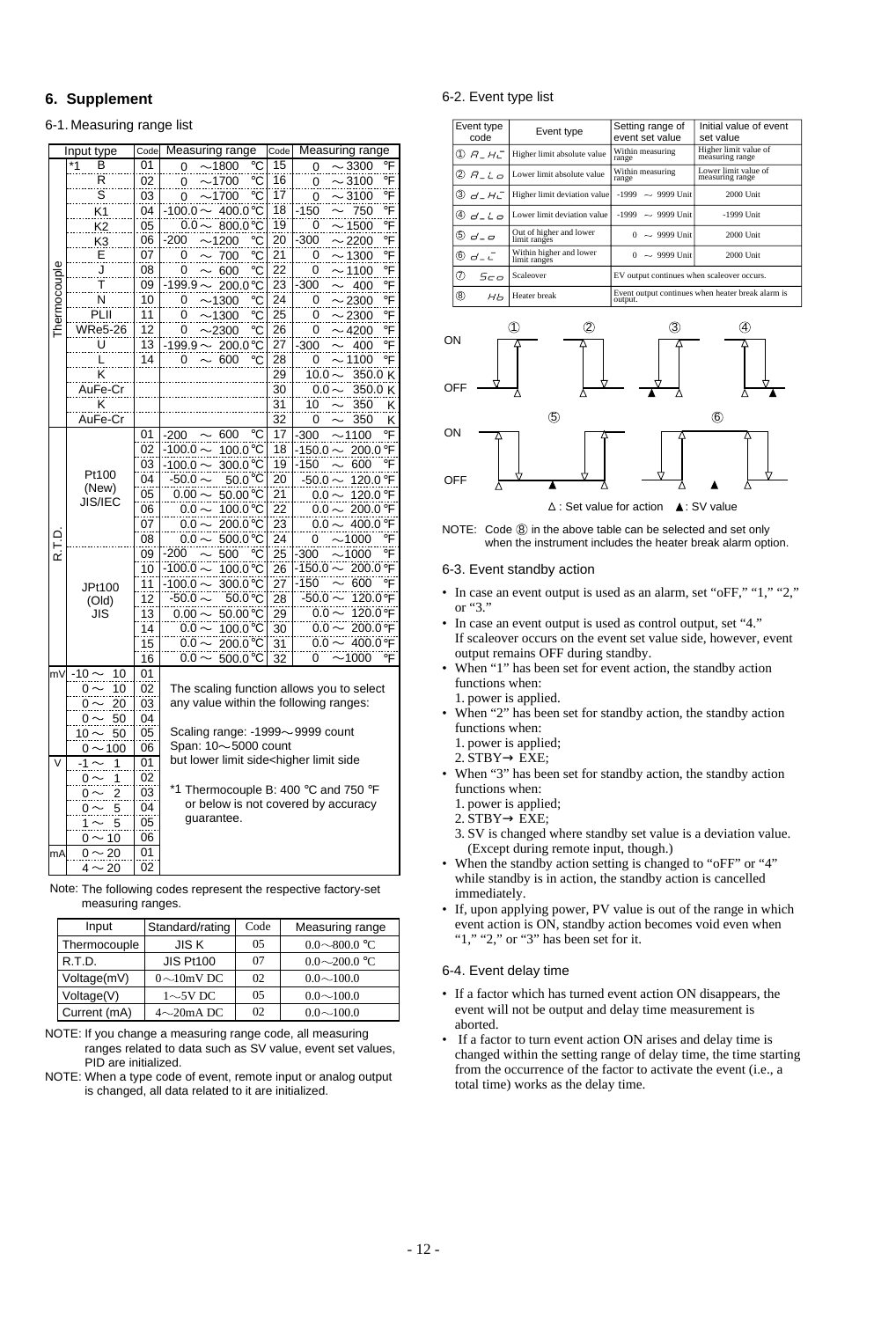6-5. 2-output characteristics



#### 6-6. Error messages

If a problem arises in the controller, one of the following error messages will be displayed on the screen.

- (1) Problems with measured input (shown on PV display)
- $5$ c $HH$ Indicates thermocouple break, R.T.D.A break, or PV value being about 10% on the high side of higher limit of measuring range. Indicates PV value being about 10% on the low  $5 - L$ side of lower limit of measuring range due to inverse polarity of input wiring.  $LJHH$ Indicates that Reference contact (CJ) defects to higher side for thermcocouple input.  $LJLL$ Indicates that Reference contact (CJ) defects to lower side for thermcocouple input. Indicates break of B (middle) or multiple break  $b = -1$ of A.B.B. for R.T.D. input.  $\boxed{c$  - - - Indicates break of B (bottom) for R.T.D. input. (2) Problems with remote input (shown on SV display)  $F \rightarrow E H H$  Indicates that remote input value has exceeded higher limit of remote scale (+110%FS).  $FELL$ Indicates that remote input value has fallen below lower limit of remote scale (-10%FS). (3) Problems with heater break alarm (shown on SV display)  $H<sub>B</sub>H<sub>H</sub>$  Indicates that CT input value has exceeded 55A.  $HbL$  (Indicates that CT input value has fallen below -5A.)

NOTE: If a problem arises and its cause appears to lay inside the instrument, please call our representative or sales office.

## **7. Specifications**

#### Ï

| <b>DISPLAY</b>                                       |                                                                |                 |
|------------------------------------------------------|----------------------------------------------------------------|-----------------|
| LED display:                                         | Measured value (PV) display/                                   |                 |
|                                                      | 7-segment red LED 4 digits                                     |                 |
|                                                      | Set value (SV) display/                                        |                 |
|                                                      | 7-segment green LED 4 ditits                                   |                 |
| Display accuracy:                                    | $\pm$ (0.25% FS + 1 digit)                                     |                 |
| Range in which display                               |                                                                |                 |
| accuracy is maintained: $23^{\circ}C \pm 5^{\circ}C$ |                                                                |                 |
| Display resolution:                                  | Depends on measuring range                                     |                 |
|                                                      | (0.001, 0.01, 0.1, 1)                                          |                 |
| Sampling cycle:                                      | 250 msec. (0.25 sec.)                                          |                 |
| Action display/color:                                | 11 types, LED lamp display                                     |                 |
|                                                      | Control output:                                                | $(OUT1, 2)$ /   |
|                                                      |                                                                | green           |
|                                                      | Event action                                                   | $(EV1, 2, 3)$ / |
|                                                      |                                                                | orange          |
|                                                      | Auto tuning action                                             | (AT)/green      |
|                                                      | Manual control action (MAN)/green                              |                 |
|                                                      | Set value bias action (SV2/SB)/green                           |                 |
|                                                      | Remote action                                                  | (REM)/green     |
|                                                      | Standby action                                                 | (STBY)/green    |
|                                                      | Communication status(COM/RUN)/                                 |                 |
|                                                      |                                                                | green           |
|                                                      |                                                                |                 |
| <b>SETTING</b>                                       |                                                                |                 |
| Setting method:                                      | By front key switch operation                                  |                 |
| Setting range:                                       | Same as measuring range                                        |                 |
|                                                      | (within setting limiter)                                       |                 |
| Setting limiter:                                     | Higher and lower limits separate                               |                 |
|                                                      | setting; free within measuring range                           |                 |
|                                                      | (Lower limit < higher limit)                                   |                 |
| Set value resolution:                                | Depends on range and scaling                                   |                 |
|                                                      | (0.001, 0.01, 0.1, 1)                                          |                 |
| Setting key type:                                    | 6 types - PARA (parameter selection),                          |                 |
|                                                      | UP, DOWN, AT, ENT and DISP keys                                |                 |
| • Ramp control upon                                  |                                                                |                 |
| reaching set value:                                  | Ascending/descending ramp control                              |                 |
| Ramp setting range:                                  | OFF, 1~9999 Units                                              |                 |
| Ramp unit time:                                      | /sec, /min switching by front key                              |                 |
|                                                      | operation and communication                                    |                 |
| Ramp rate:                                           | $\times 1$ , $\times 0.1$ switching by front key               |                 |
|                                                      | operation and communication                                    |                 |
|                                                      |                                                                |                 |
| <b>INPUT</b>                                         |                                                                |                 |
| • Thermocouple:                                      | B, R, S, K, E, J, T, N, PL II, WRe5-                           |                 |
|                                                      | 26, {L, U (DIN43710)} K, AuFe-Cr                               |                 |
|                                                      | Kelvin unit input                                              |                 |
| Allowable external                                   |                                                                |                 |
| resistance range:                                    | $100Ω$ maximum                                                 |                 |
| Input impedance:                                     | $500k\Omega$ minimum                                           |                 |
| Burnout function:                                    | Standard feature (up scale)                                    |                 |
| Cold junction                                        |                                                                |                 |
| temperature compensation                             |                                                                |                 |
| accuracy:                                            | $\pm 2^{\circ}$ C (within a range from 5 to 45°C)              |                 |
| $\cdot$ R.T.D.:                                      | Pt100/JPt100                                                   |                 |
| Amperage:                                            | About 0.25 mA                                                  |                 |
| Allowable range of                                   |                                                                |                 |
| lead wire resistance:                                | $5\Omega$ maximum/wire                                         |                 |
| Voltage                                              |                                                                |                 |
| (multiple input):                                    | $-10$ ~10, 0~10, 0~20, 0~50, 10~50,                            |                 |
|                                                      | $0 \sim 100$ mV DC, or $-1 \sim 1$ , $0 \sim 1$ , $0 \sim 2$ , |                 |
|                                                      | $0-5$ , $1-5$ , $0-10V$ DC                                     |                 |
| Input impedance:                                     | $500\mathrm{k}\Omega$ minimum                                  |                 |
| • Current:                                           | $0 \sim 20$ mA, $4 \sim 20$ mA DC                              |                 |
| Receiving impedance:                                 | $250\Omega$                                                    |                 |
| · Sampling cycle:<br>• PV bias:                      | 250 msec. (0.25 sec.)                                          |                 |
|                                                      | -1999~1999 Units                                               |                 |
| • PV filter:                                         | OFF, 1~100 sec.                                                |                 |
| • Reference contact                                  |                                                                |                 |
| compensation                                         |                                                                |                 |
| switching:                                           | INT (internal)/EXT (external)                                  |                 |

switching by front key operation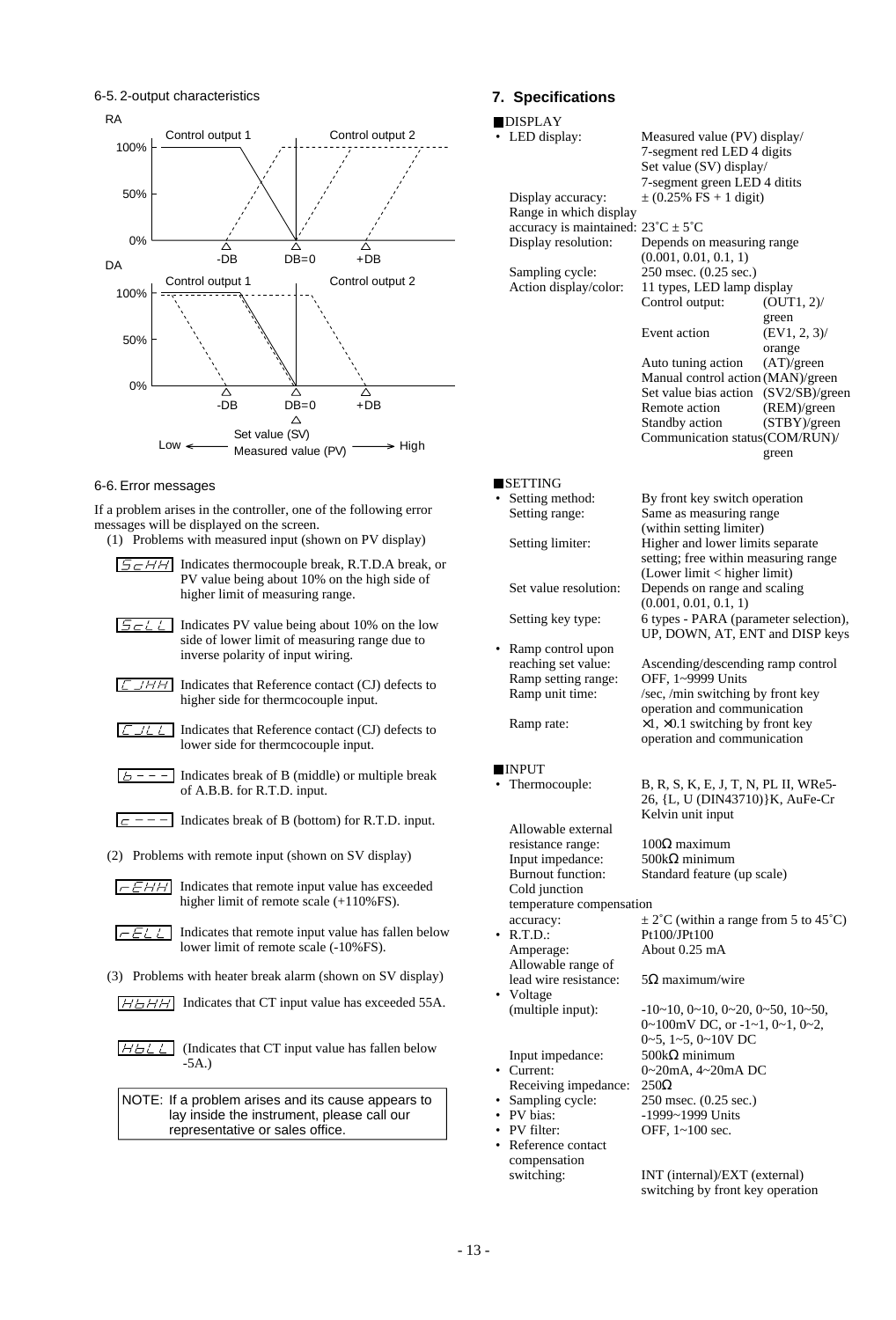| Isolation:                                  | Insulated from various outputs (not<br>insulated from system, DI (external<br>switching input) and CT input) |                         |          | load current 30mA maximum<br>Current (I): 4~20mA DC, load<br>resistance $600\Omega$ maximum.<br>Voltage (V): 0~10V DC, load current |
|---------------------------------------------|--------------------------------------------------------------------------------------------------------------|-------------------------|----------|-------------------------------------------------------------------------------------------------------------------------------------|
| CONTROL (SR82: 1 output only)               |                                                                                                              |                         |          | 2mA maximum                                                                                                                         |
| • Control system:                           | One output operation:                                                                                        | • Output resolution     |          |                                                                                                                                     |
|                                             | Expert PID control with auto tuning                                                                          | Control output 1:       |          | About 0.0125% (1/8000)                                                                                                              |
|                                             | function                                                                                                     |                         |          |                                                                                                                                     |
|                                             |                                                                                                              | Control output 2:       |          | About 0.5% (1/200)                                                                                                                  |
|                                             | RA (reverse characteristics):                                                                                | • Sampling cycle:       |          | 250 msec. (0.25 sec.)                                                                                                               |
|                                             | Heating action                                                                                               | • Manual control        |          |                                                                                                                                     |
|                                             | DA (due characteristics):                                                                                    | Manual switching:       |          | Front key operation or DI (external                                                                                                 |
|                                             | Cooling action                                                                                               |                         |          | switching input) through                                                                                                            |
|                                             | Two output operation (option):                                                                               |                         |          | communication                                                                                                                       |
|                                             | Expert PID + PID (control outputs 1                                                                          |                         |          | Manual control output: 0.0-100.0% (out of output limiter                                                                            |
|                                             | and 2 individually in action) control                                                                        |                         |          | range possible)                                                                                                                     |
|                                             | with auto tuning function                                                                                    | Setting resolution:     | 0.1%     |                                                                                                                                     |
|                                             | RA (reverse characteristics):                                                                                | Manual←→automatic       |          |                                                                                                                                     |
|                                             | Heating action (output 1 side and                                                                            | control:                |          | Balanceless bumpless (within                                                                                                        |
|                                             | cooling (output 2 side)                                                                                      |                         |          | proportional band, though)                                                                                                          |
|                                             | DA (due characteristics):                                                                                    | • Isolation:            |          | Insulated between control output and                                                                                                |
|                                             | 2-stage heating action (by both of                                                                           |                         |          | system and various inputs (not                                                                                                      |
|                                             | control outputs 1 and 2)                                                                                     |                         |          | insulated between control output of                                                                                                 |
| $\cdot$ PID                                 |                                                                                                              |                         |          | current, voltage or SSR and analog                                                                                                  |
| (Control outputs 1 and 2 individually)      |                                                                                                              |                         | output)  |                                                                                                                                     |
| Control output 1:                           | Proportional band (P);OFF,                                                                                   |                         |          |                                                                                                                                     |
|                                             | 0.1~999.9% (OFF=ON/OFF action)                                                                               | EVENT OUTPUT (optional) |          |                                                                                                                                     |
|                                             | Integral time $(I)$ : OFF, $1 \sim 6000$ sec.                                                                | • Number of event       |          |                                                                                                                                     |
|                                             | (OFF= with manual reset)                                                                                     | outputs:                | SR82 - 2 |                                                                                                                                     |
|                                             | Derivative time (D):                                                                                         |                         |          | SR83 - 3 (2 when 2 output option is                                                                                                 |
|                                             | OFF, 0~3600 sec.                                                                                             |                         | added)   |                                                                                                                                     |
|                                             | Manual reset: $-50.0$ to $+50.0\%$ (valid                                                                    |                         |          | SR84 - 3 (2 when communication                                                                                                      |
|                                             | when $I=OFF$ )                                                                                               |                         |          | option, analog output option and/or 2                                                                                               |
|                                             | ON/OFF hysteresis: 1~1000 unit                                                                               |                         |          | output option are added)                                                                                                            |
|                                             | (valid during ON/OFF action)                                                                                 |                         |          | (In case of 2 event outputs, EV2 and                                                                                                |
|                                             | Control output 2 (only when two output option is added):                                                     |                         |          | EV3 are common output with OR.)                                                                                                     |
|                                             | Proportional band (P): OFF,                                                                                  | • Event type:           |          | Selectable from 8 types (7 types when                                                                                               |
|                                             | $0.1 \sim 999.9\%$ (OFF=ON/OFF action)                                                                       |                         |          | hearter break alarm option is not                                                                                                   |
|                                             | Integral time $(I)$ : OFF, $1 \sim 6000$ sec.                                                                |                         | added)   |                                                                                                                                     |
|                                             | Derivative time (D):                                                                                         |                         |          | A_Hi: Higher limit absolute value                                                                                                   |
|                                             | OFF, 0~3600 sec.                                                                                             |                         |          | alarm                                                                                                                               |
|                                             | ON/OFF hysteresis: 1~1000 Units                                                                              |                         |          | A_Lo: Lower limit absolute value                                                                                                    |
|                                             | (valid during ON/OFF action)                                                                                 |                         |          | alarm                                                                                                                               |
|                                             | Dead band: -1999~5000 Units                                                                                  |                         |          | D_Hi: Higher limit deviation value                                                                                                  |
|                                             | Separate setting for SB/SV2 is                                                                               |                         |          | alarm                                                                                                                               |
|                                             | possible. Setting range is the same as                                                                       |                         |          | D_Lo: Lower limit deviation value                                                                                                   |
|                                             | the one listed above.                                                                                        |                         |          | alarm                                                                                                                               |
| • Proportional cycle:                       | (for contact and SSR drive voltage)                                                                          |                         | $D_i$ :  | Higher/lower limit deviation                                                                                                        |
|                                             | output)                                                                                                      |                         |          | value alarm (within range)                                                                                                          |
| Control output 1:                           | $1 - 120$ sec.                                                                                               |                         |          | D_o: Higher/lower limit deviation                                                                                                   |
| Control output 2:                           | $1 - 120$ sec.                                                                                               |                         |          | value alarm (out of range)                                                                                                          |
| • AT point setting:                         | 0-5000 Units                                                                                                 |                         | Sco:     | Scaleover (input trouble alarm)                                                                                                     |
| • Control output                            |                                                                                                              |                         | Hb:      | Hearter break alarm (selectable                                                                                                     |
| characteristics:                            | RA (reverse characteristics)/DA (due                                                                         |                         |          | only when heater break alarm                                                                                                        |
|                                             | characteristics) switchable by front                                                                         |                         |          | option is added)                                                                                                                    |
|                                             | key operation or DI (external                                                                                | • Event setting range   |          | Deviation value alarm                                                                                                               |
|                                             | switching input) through                                                                                     |                         |          | Higher limit alarm:                                                                                                                 |
|                                             | communication.                                                                                               |                         |          | -1999~9999 Units                                                                                                                    |
| • Higher and lower limit                    |                                                                                                              |                         |          | Lower limit alarm:                                                                                                                  |
| output limiter                              |                                                                                                              |                         |          | -1999~9999 Units                                                                                                                    |
| (individually for control                   |                                                                                                              |                         |          | Higher/lower limit alarm:                                                                                                           |
| outputs 1 and 2):                           | Lower limit side: 0.0~99.9%,                                                                                 |                         |          | 0~9999 Units                                                                                                                        |
|                                             | Higher limit side: $0.1 \sim 100.0\%$ on                                                                     |                         |          | Absolute value alarm                                                                                                                |
|                                             | condition that lower limit value <                                                                           |                         |          | Both higher and lower limits:                                                                                                       |
|                                             | higher limit value.                                                                                          |                         |          | Within measuring range                                                                                                              |
|                                             | Separate setting for SB/SV2 is possible.                                                                     | Event setting system:   |          | By front key operation                                                                                                              |
|                                             | Setting range is the same as the one                                                                         | • Event action:         |          | ON/OFF action                                                                                                                       |
|                                             | listed above.                                                                                                | • Event hysteresis:     |          | $1~1000$ Units                                                                                                                      |
| • Control output at time of error           |                                                                                                              | • Standby/no standby    |          |                                                                                                                                     |
| (individually for control outputs 1 and 2): |                                                                                                              | action:                 |          | Selectable from 5 types                                                                                                             |
|                                             | $0.0 - 100.0\%$                                                                                              |                         |          | Alarm action without standby                                                                                                        |
| • Control output type/rating                |                                                                                                              |                         |          | Alarm action with standby (When                                                                                                     |
| (common to control outputs 1 and 2):        |                                                                                                              |                         |          | power is ON)                                                                                                                        |
|                                             | Contact (Y): 240V AC 2.5A/resistive                                                                          |                         |          | Alarm action with standby (When                                                                                                     |
|                                             | load                                                                                                         |                         |          | power is ON, when standby is                                                                                                        |
|                                             | SSR drive voltage (P): 12V±1.5V DC,                                                                          |                         |          | switched to execution)                                                                                                              |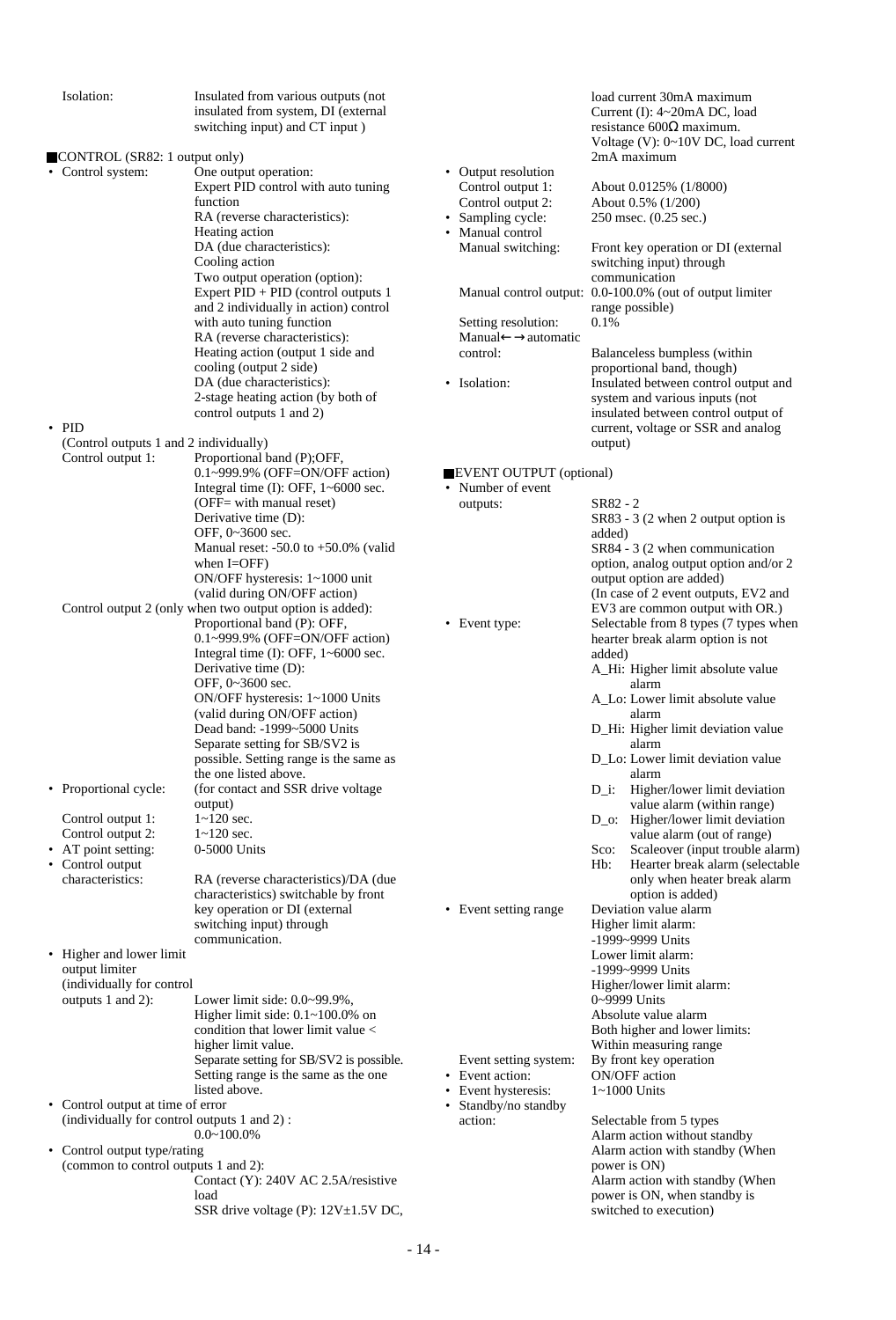|                                                              |                      | Alarm action with standby (When                                         | alarm)                                                   |                                             |                                                                  |
|--------------------------------------------------------------|----------------------|-------------------------------------------------------------------------|----------------------------------------------------------|---------------------------------------------|------------------------------------------------------------------|
|                                                              |                      | power is ON, when standby is                                            | • Remote setting:                                        |                                             | By external analog signal                                        |
|                                                              |                      | switched to execution, including the                                    | Switching to remote:                                     |                                             | By key, communication and DI                                     |
|                                                              |                      | time when SV is changed)                                                |                                                          |                                             | (external switching) input (valid only                           |
|                                                              | Control action       |                                                                         |                                                          |                                             | when DI option is added)                                         |
| • Event action delay:                                        | OFF, 1~9999 sec.     |                                                                         |                                                          |                                             | Remote/local switching function by                               |
| • Event output/rating:                                       |                      | Contact 240V AC 1.0A                                                    |                                                          | remote signal                               |                                                                  |
|                                                              | (resistive load)     |                                                                         | • Remote switching                                       |                                             |                                                                  |
| • Output updating cycle: 250 msec. (0.25 sec.)               |                      |                                                                         | point:<br>• Remote switching                             | OFF, 0.1~50.0%                              |                                                                  |
| ANALOG OUTPUT (optional, not selectable together with        |                      |                                                                         | hysteresis:                                              | $0.1 - 10.0\%$                              |                                                                  |
| communication type $(1)$ and $(2)$ )                         |                      |                                                                         | • Remote scaling:                                        |                                             | Within measuring range (inverted                                 |
| • The number of analog                                       |                      |                                                                         |                                                          | scaling possible)                           |                                                                  |
| output:                                                      |                      |                                                                         | Accuracy of setting:                                     | $\pm (0.25\% \text{ SF} + 1 \text{ digit})$ |                                                                  |
| • Output signal:                                             |                      | Selectable from 5 types                                                 | Setting signal:                                          |                                             | 0~10V, 1~5V DC Input impedance:                                  |
|                                                              |                      | (3 types for instrument with one                                        |                                                          | 500kΩ                                       |                                                                  |
|                                                              | output)              |                                                                         |                                                          |                                             | 4~20mA DC Receiving impedance:                                   |
|                                                              | PV:                  | Measured value                                                          |                                                          | $250\Omega$                                 |                                                                  |
|                                                              | SV:                  | Set value                                                               | • Remote bias:                                           | -1999~1999 units                            |                                                                  |
|                                                              | DEV:                 | Bias output                                                             | • Remote filter:                                         | OFF, 1~100 sec.                             |                                                                  |
|                                                              | OUT 1:               | Control output 1                                                        | • Sampling cycle:                                        | 500 msec. (0.5 sec.)                        |                                                                  |
|                                                              | OUT 2:               | Control output 2                                                        | • Isolation:                                             |                                             | Insulated between remote input and                               |
|                                                              |                      | (selectable only when 2<br>output option is added)                      |                                                          |                                             | various outputs (not insulated from                              |
| • Output type/rating                                         |                      | 0~10 mV DC/FS Output impedance:                                         |                                                          |                                             | system and vaious inputs)                                        |
|                                                              | $10\Omega$           |                                                                         | COMMUNICATION (optional, not selectable together with    |                                             |                                                                  |
|                                                              |                      | 0~10 V DC/FS Load current:                                              | analog output for SR82 and SR84)                         |                                             |                                                                  |
|                                                              | 2mA maximum          |                                                                         | • Communication                                          |                                             |                                                                  |
|                                                              |                      | 4~20mA DC/FS Load resistance:                                           | type $(1)$ :                                             | RS-232C, RS-485                             |                                                                  |
|                                                              | $300\Omega$ maximum  |                                                                         | • Communication system:RS-232C 3-line half duplex system |                                             |                                                                  |
| • Output scaling                                             |                      | PV/SV: Within measuring range                                           |                                                          |                                             | RS-485 2-line half duplex multiple                               |
|                                                              |                      | (inverted scaling possible)                                             |                                                          | drop (bus) system                           |                                                                  |
|                                                              |                      | OUT1/OUT2: 0.0-100.0% (inverted                                         | • Synchronization                                        |                                             |                                                                  |
|                                                              | scaling possible)    |                                                                         | system:                                                  |                                             | Start-stop synchronization system                                |
|                                                              |                      | DEV: -100.0~100.0% (inverted                                            | • Communication                                          |                                             |                                                                  |
|                                                              |                      | scaling possible ) on condition that                                    | distance:                                                |                                             | RS-232C maximum 15m                                              |
|                                                              | $Ao_L \neq Ao_H$     |                                                                         |                                                          |                                             | RS-485 maximum 500m (depending                                   |
| • Output accuracy:                                           |                      | $\pm 0.25\%$ FS (to displayed value)                                    |                                                          | on conditions)                              |                                                                  |
| • Output resolution:                                         | 0.01% FS (1/10000)   |                                                                         | • Communication speed: 1200, 2400, 4800, 9600, 19200 bps |                                             |                                                                  |
| Output updating cycle: 250 msec. (0.25 sec.)<br>• Isolation: |                      |                                                                         | • Data bit length:                                       |                                             | 7 bits, even parity, stop bit 1                                  |
|                                                              |                      | Insulated from system and various<br>inputs (not insulated from control |                                                          |                                             | 7 bits, even parity, stop bit 2<br>7 bits, no parity, stop bit 1 |
|                                                              | outputs I, P and V)  |                                                                         |                                                          |                                             | 7 bits, no parity, stop bit 2                                    |
|                                                              |                      |                                                                         |                                                          |                                             | 8 bits, even parity, stop bit 1                                  |
|                                                              |                      | HEATER BREAK ALARM (optional, not selectable together                   |                                                          |                                             | 8 bits, even parity, stop bit 2                                  |
| with REM input)                                              |                      |                                                                         |                                                          |                                             | 8 bits, no parity, stop bit 1                                    |
| • Current capacity:                                          |                      | 30A or 50A CT to be specified when                                      |                                                          |                                             | 8 bits, no parity, stop bit 2                                    |
|                                                              | order is placed.     |                                                                         | • Communication                                          |                                             |                                                                  |
| • Alarm action:                                              |                      | Heater amperage detected by external                                    | address:                                                 | $1 - 99$                                    |                                                                  |
|                                                              | CT (CT attached).    |                                                                         | • Communication                                          |                                             |                                                                  |
|                                                              |                      | Alarm output ON upon detection of                                       | memory mode:                                             | EEP/RAM/r_E                                 |                                                                  |
|                                                              |                      | heater break while control output is                                    | • Communication BCC:                                     |                                             | Add/Add two's cmp/XOR/None                                       |
|                                                              | ON.                  |                                                                         | • Communication delay                                    |                                             |                                                                  |
|                                                              |                      | Alarm output ON upon detection of                                       | time:                                                    | OFF, 1~100                                  |                                                                  |
|                                                              | is OFF.              | heater loop alarm while control output                                  | • Communication code:<br>• Communication                 | <b>ASCII</b> code                           |                                                                  |
| • Current setting range:                                     |                      | $0.1 \sim 50.0$ A (Alarm action stops when                              | protocol:                                                |                                             | Shimaden standard protocol                                       |
|                                                              | OFF is set.)         |                                                                         | • The number of instruments allowed to be connected:     |                                             |                                                                  |
| • Setting resolution:                                        | 0.1A                 |                                                                         |                                                          | $RS-232C$                                   | 1                                                                |
| • Current display:                                           | $0.0 - 55.0A$        |                                                                         |                                                          | RS-485                                      | 32 maximum (depending                                            |
| • Display accuracy:                                          | Approx. 3% FS        |                                                                         |                                                          |                                             | on conditions; host                                              |
|                                                              |                      | (for 50Hz/60Hz sine wave)                                               |                                                          |                                             | included)                                                        |
| • Minimum time for                                           |                      |                                                                         | • Isolation:                                             |                                             | Insulated between communication                                  |
| action confirmation:                                         |                      | ON (OFF) time 250 msec. min                                             |                                                          | signal and various                          |                                                                  |
| • Alarm output/rating:                                       |                      | Contact 240V AC 1.0A                                                    |                                                          |                                             | inputs/system/various outputs                                    |
|                                                              | (resistive load)     |                                                                         | • Communication                                          |                                             |                                                                  |
| • Alarm action display:                                      |                      | "Event" lamp lights during action.                                      | type $(2)$ :                                             |                                             | Conforming with Mitsubishi Electric                              |
| • Alarm holding mode:                                        |                      | Switchable between holding and not                                      |                                                          |                                             | Company's CC-Link (only for SR83,                                |
|                                                              |                      | holding on the setting screen.                                          |                                                          |                                             | simultaneous selection of analog                                 |
| • Sampling time:<br>• Isolation:                             | 500 msec. (0.5 sec.) |                                                                         |                                                          | output is not possible)                     |                                                                  |
|                                                              |                      | Insulated between CT input and<br>various outputs (not insulated from   | • Transmission speed:<br>• Private station:              | 1                                           | 156K, 625K, 2.5M, 5M, 10Mbps                                     |
|                                                              |                      | system and other inputs)                                                | • Communication                                          |                                             |                                                                  |
|                                                              |                      |                                                                         | method:                                                  | Polling method                              |                                                                  |
| REMOTE (optional, not selectable together with heater break  |                      |                                                                         | • Synchoronization                                       |                                             |                                                                  |

REMOTE (optional, not selectable together with heater break

Frame synchronous method